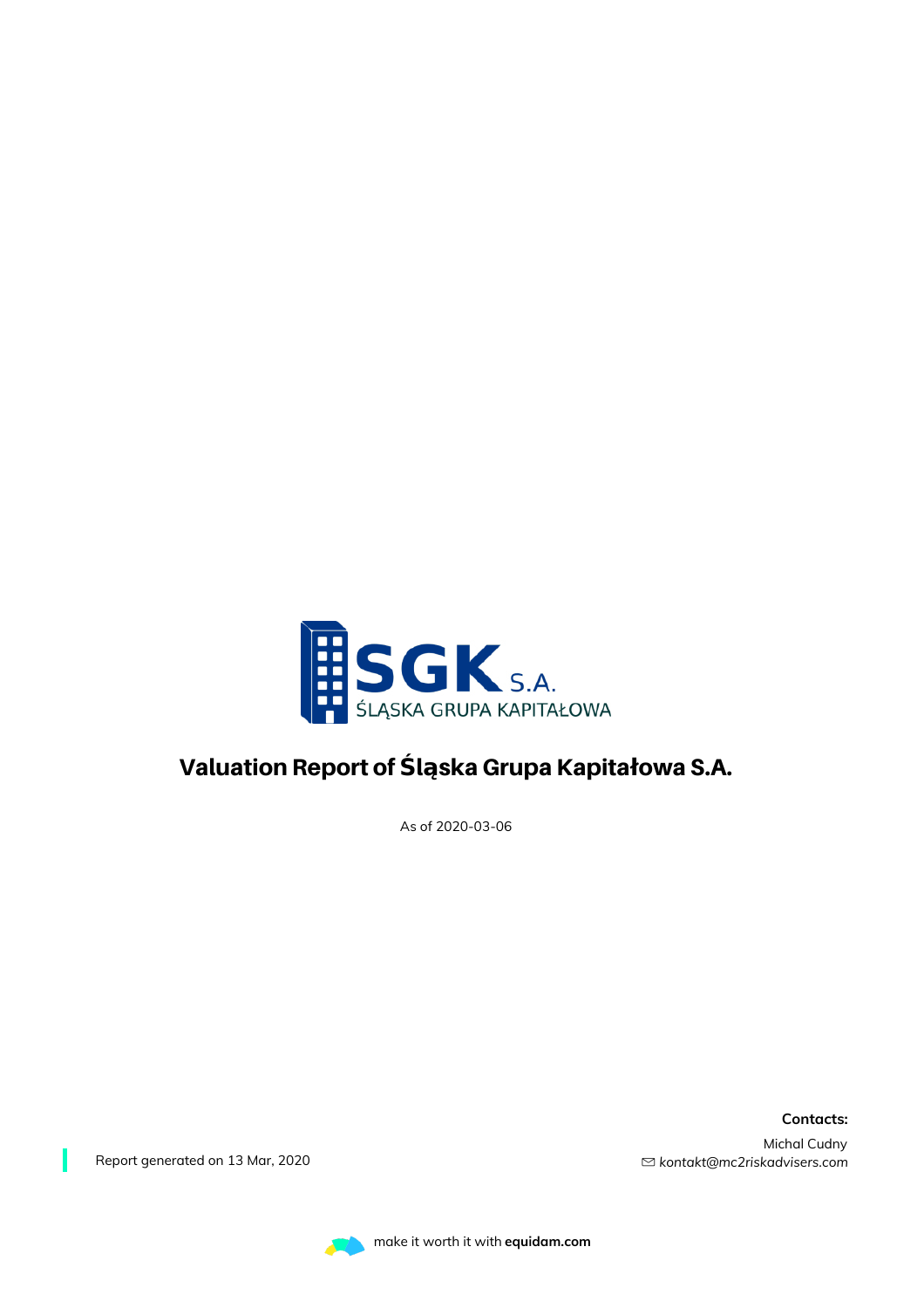# Table of Contents

| Company summary              | з  |
|------------------------------|----|
| Forecasts summary            | 4  |
| Current ownership            | 5  |
| Valuation                    | 6  |
| Current funding round        | 7  |
| Use of funds                 | 8  |
| Qualitative methods          |    |
| <b>Scorecard Method</b>      | 9  |
| <b>Checklist Method</b>      | 10 |
| Qualitative traits summary   | 11 |
| <b>DCF Methods</b>           |    |
| DCF with LTG                 | 12 |
| DCF with Multiples           | 13 |
| <b>Financial Projections</b> | 14 |
| Conclusion                   | 18 |
| Appendix                     | 19 |

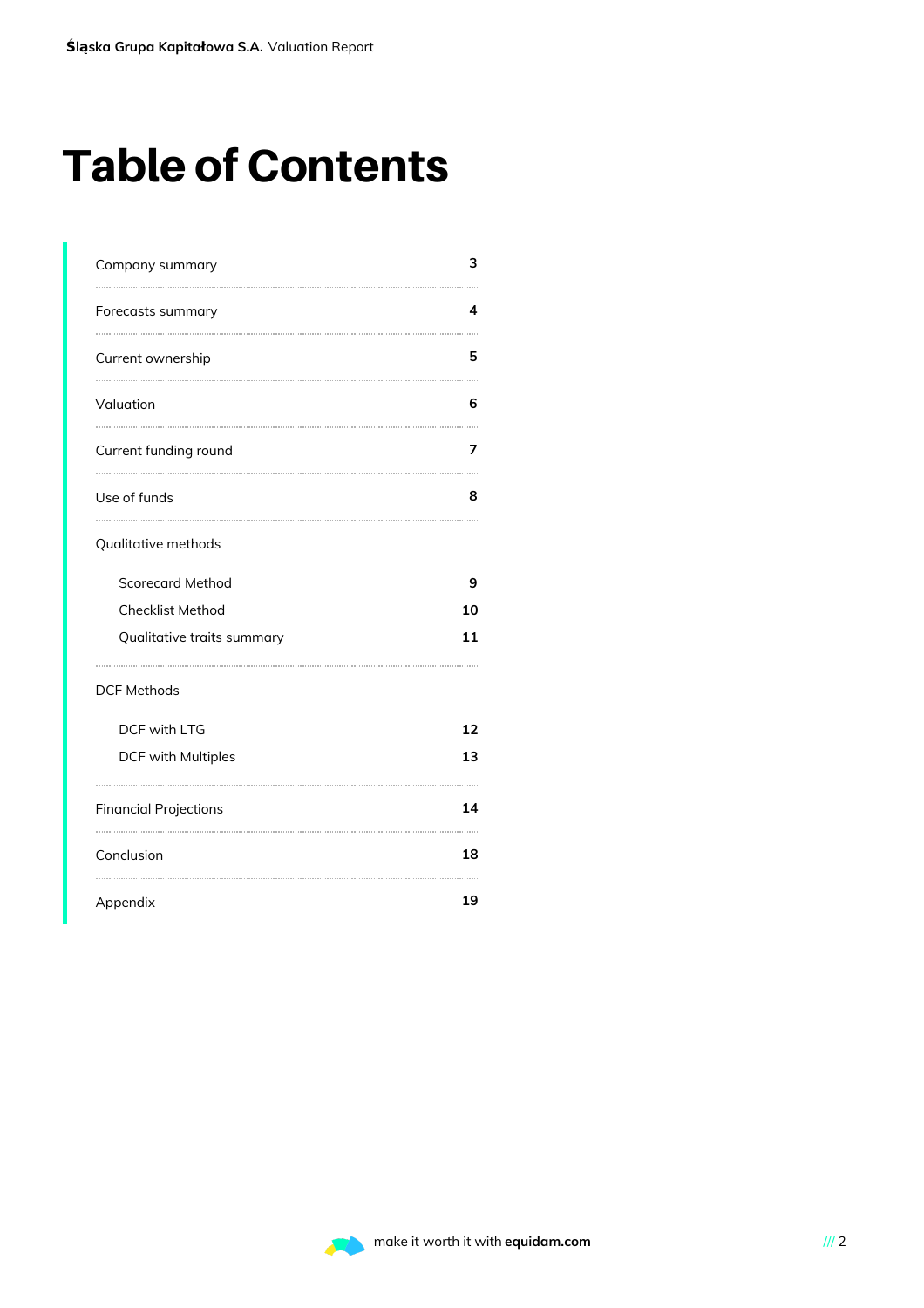# Company summary Śląska Grupa Kapitałowa S.A.

 $\bigcirc$  Śląska Grupa Kapitałowa S.A. Wojska Polskiego 39A/14 41-600 Świętochłowice

 $\circledS$  Poland

### Industry: **Real Estate Rental, Development & Operations** Business Activity: **Residential Real Estate Rental & Development**

Śląska Grupa Kapitałowa S.A. to firma, zajmująca się wyszukiwaniem okazji inwestycyjnych w sektorze nieruchomości mieszkaniowych, które następne remontuje i odsprzedaje po wyższej cenie.

**[http://www.sgksa.pl/](http://http//www.sgksa.pl/)** ⊕

Founders: **4** Employees: **0** Started in: **2020** Incorporated: **Yes** Year of incorporation: **2020** Commited capital: **zł1151600**



### **Opportunity**

Business model: **B2C** Scalable Product: **Yes** Exit strategy: **No exit strategy considered**



### Current Operations

Stage of development: **Startup stage** Employees (excluding founders, interns and freelancers): **0** Profitability: **Yes**

# $\circledS$

### Latest operating performance

|              |               |  |  | 03/2019 - 02/2020 |  |
|--------------|---------------|--|--|-------------------|--|
| Revenues     |               |  |  |                   |  |
|              |               |  |  |                   |  |
|              | <b>EBITDA</b> |  |  |                   |  |
|              | Ebitda margin |  |  |                   |  |
| <b>COLOR</b> |               |  |  |                   |  |
|              | <b>EBIT</b>   |  |  |                   |  |
|              | Ebit margin   |  |  |                   |  |
|              |               |  |  |                   |  |
|              | Cash in hand  |  |  |                   |  |
|              |               |  |  |                   |  |
|              |               |  |  |                   |  |

/// More information on the history, milestones, team, etc., (e.g. pitchdeck) can be requested to the company.

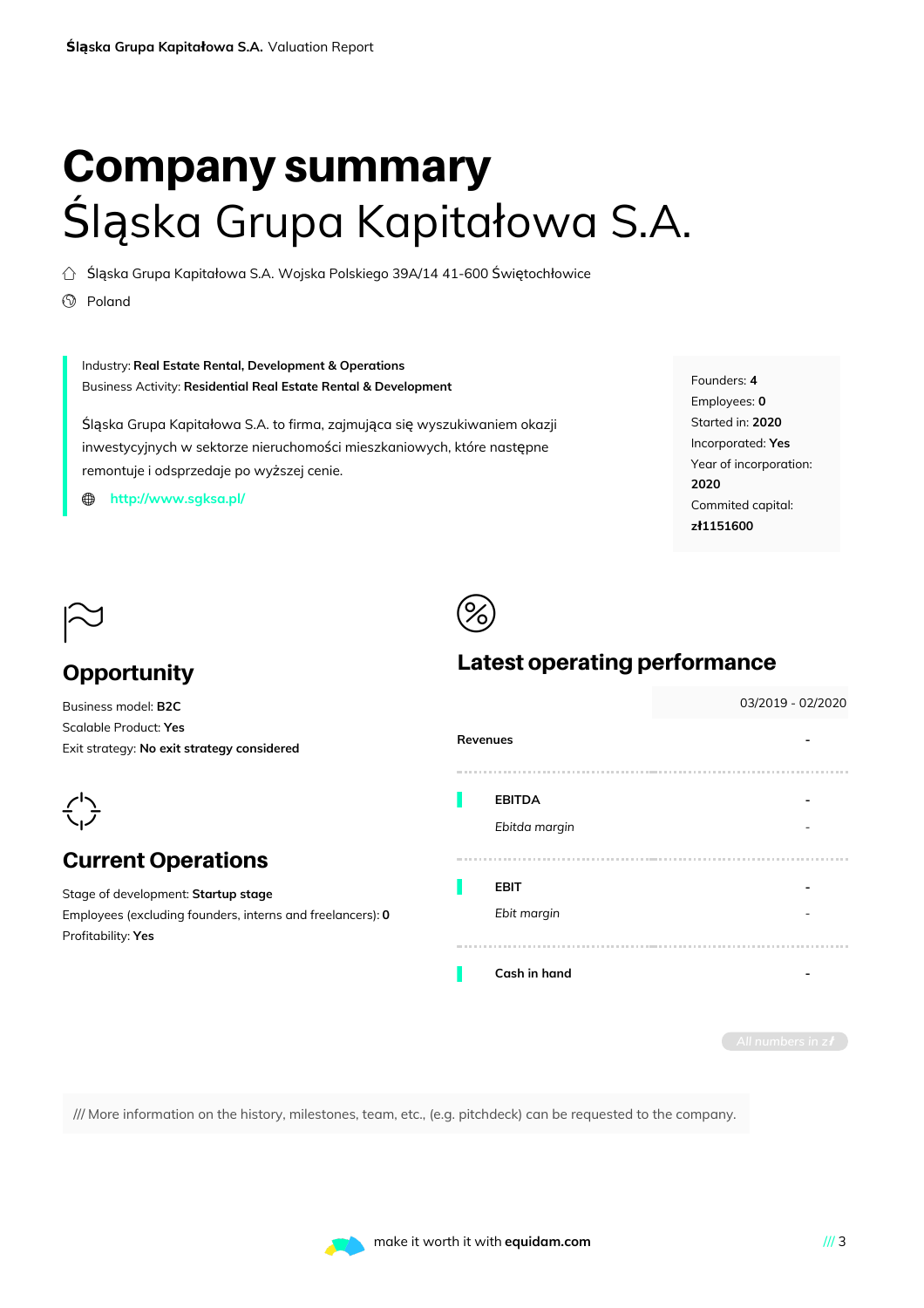# Forecasts summary Future profitability

Revenues Costs C EBITDA



## Cash forecast



/// Full profit and loss and cash flow forecast at page 14.

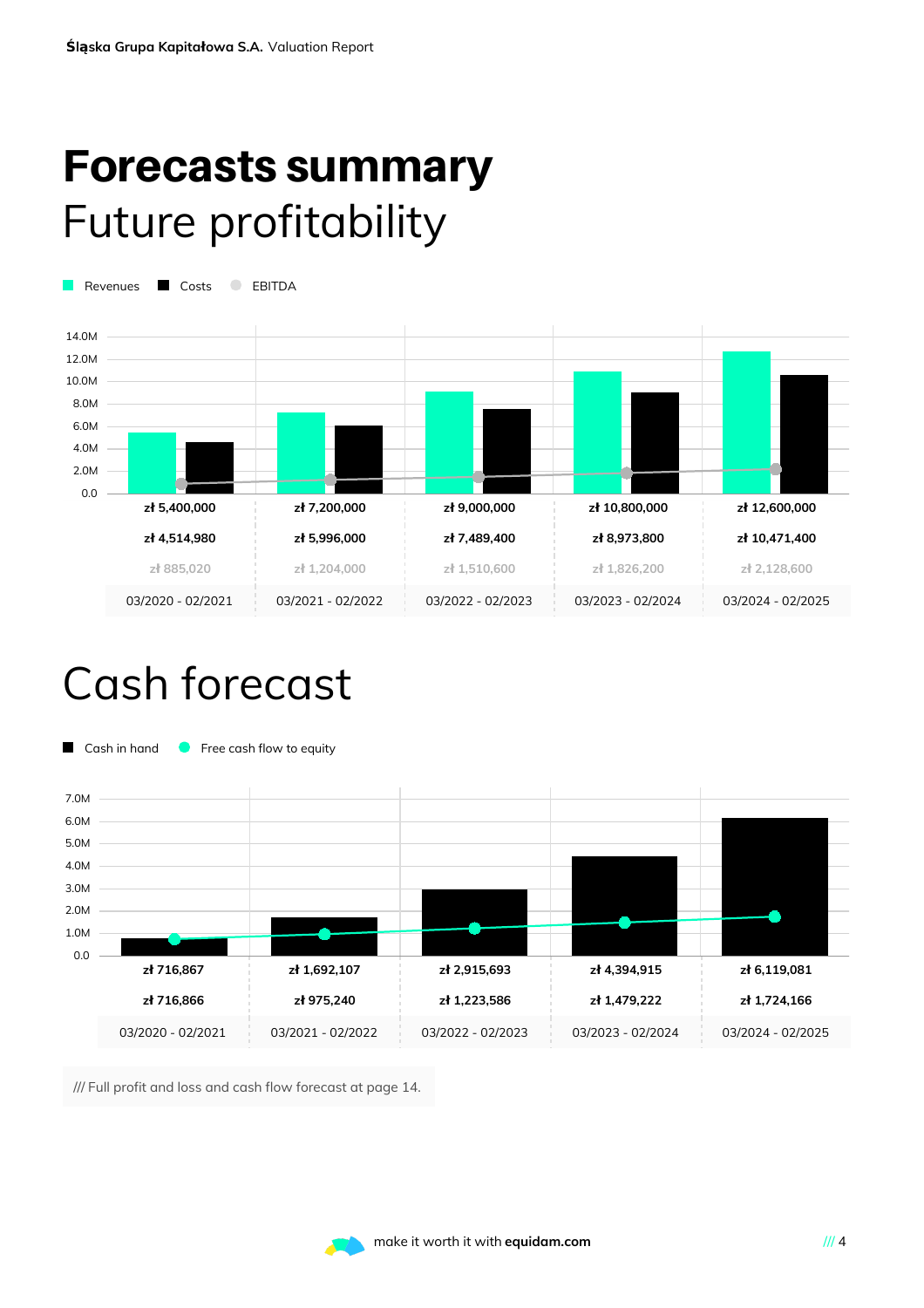# Past funding rounds

Here is an overview of the past funding rounds and valuations of the company.

*No funding rounds to date*

# Current ownership

Here is an overview of the current shareholders in the company. More information on type of shares, unassigned shares, and in general a detailed cap table can be requested to the company in question.



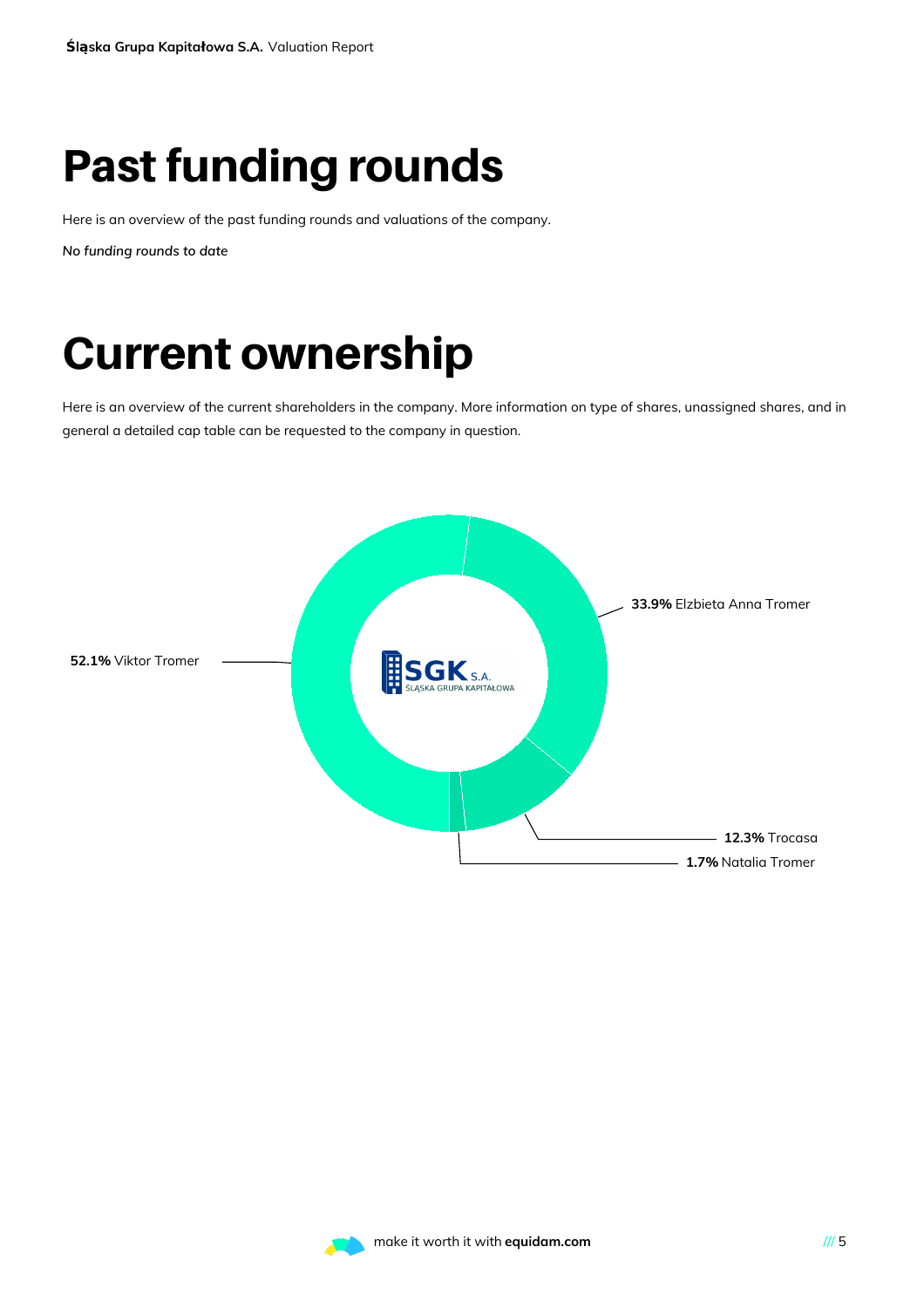# Valuation

The pre-money valuation displayed below is the result of the weighted average of different methods. The use of several methods is a best practice in company valuation, as looking at the business from different perspectives results in a more comprehensive and reliable view.

These methods are compliant with IPEV (International Private Equity Valuation) Guidelines and each of them will be explained in more detail in the following pages of the report.

More information on the weights can be found in the Appendix.



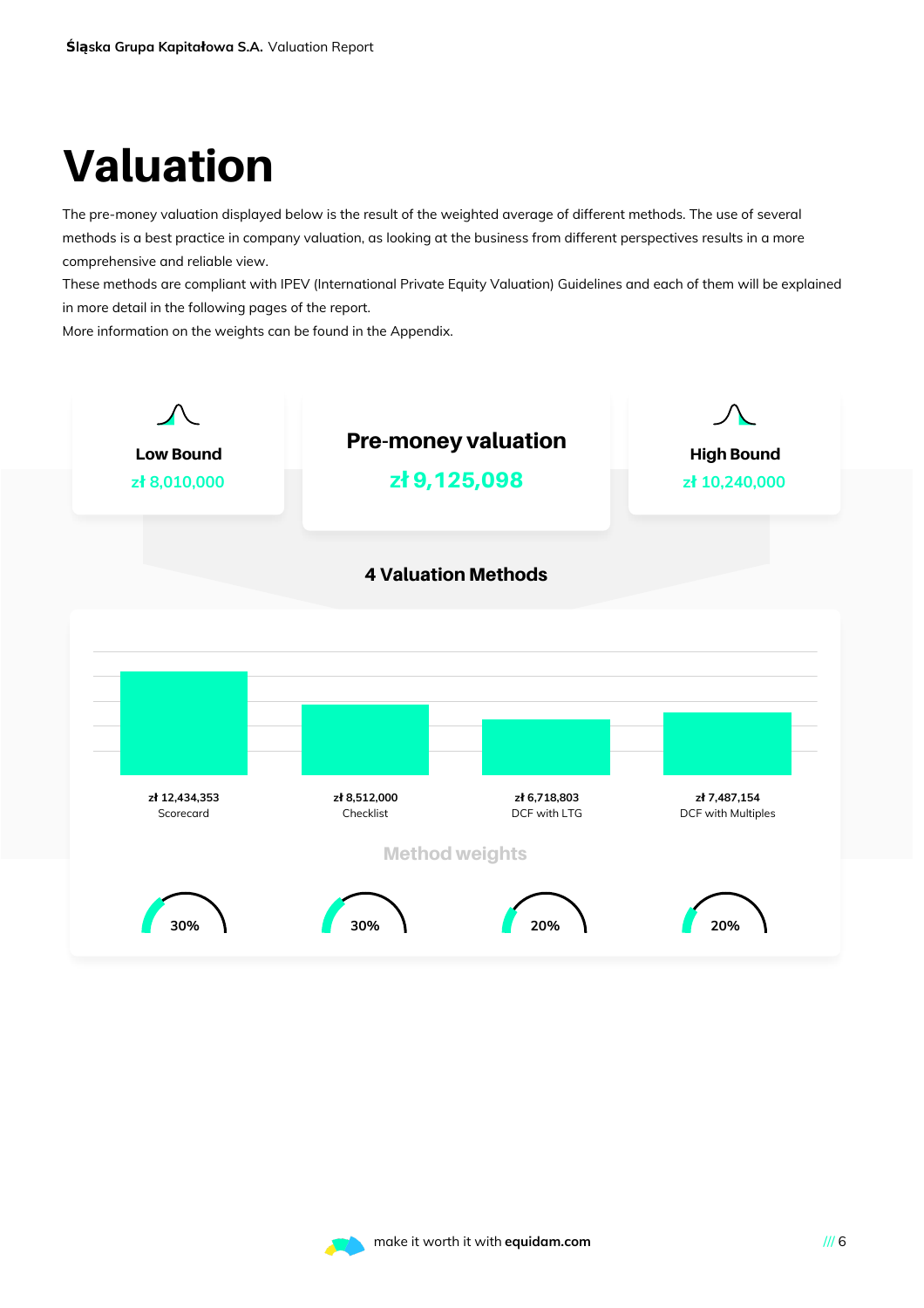# Current funding round

Please find below the amount of capital currently needed and the consequent percentage of equity based on the valuation of previous page as a starting point for the negotiations.



Starting from the post-money valuation of the company, the equity percentage that relates to the investment is calculated as investment/post-money valuation. Keeping the investment amount fixed, the lower the pre-money valuation, the higher the equity stake, and vice versa.

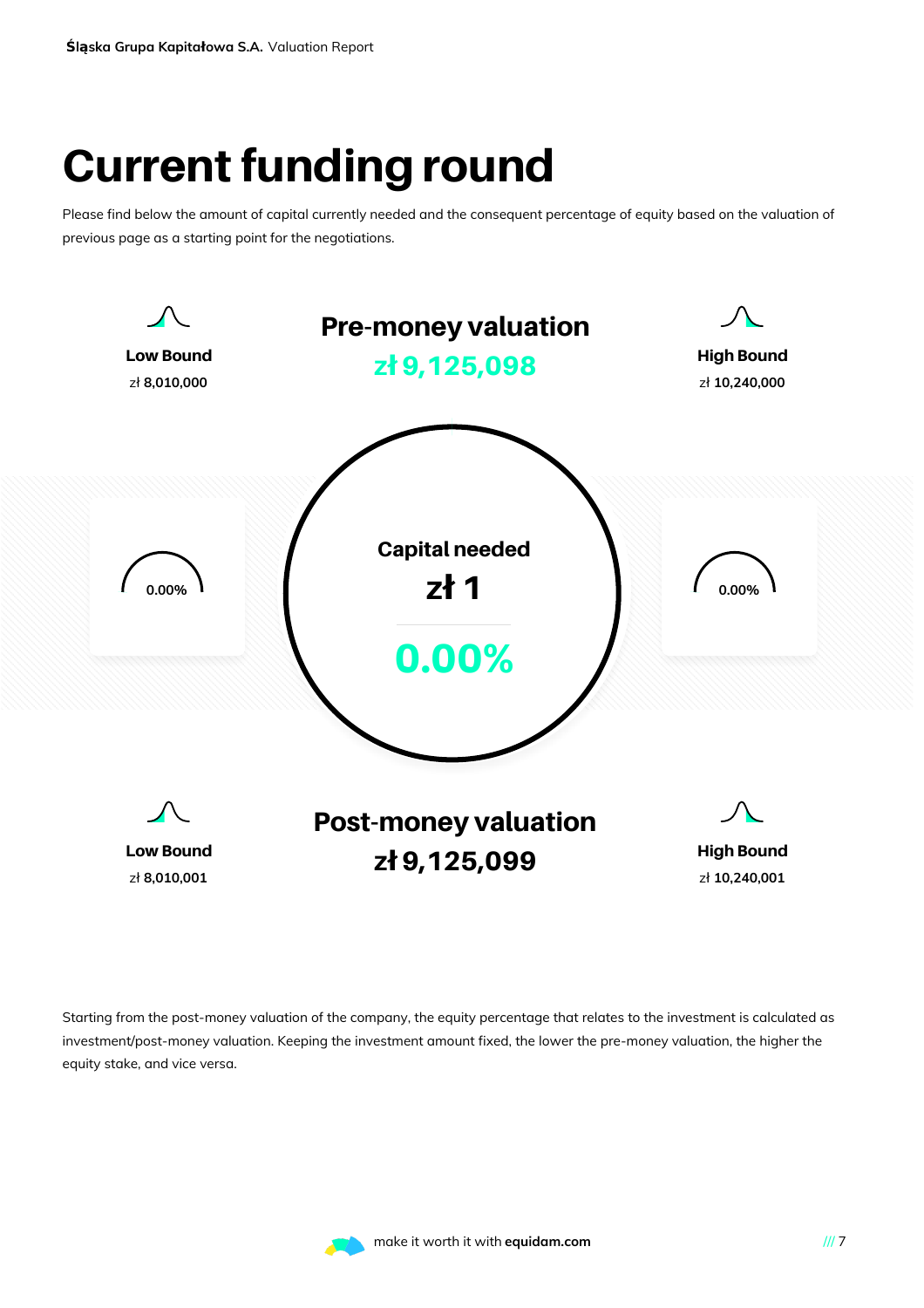# Use of funds

Here is a breakdown on how the company will use the capital raised.



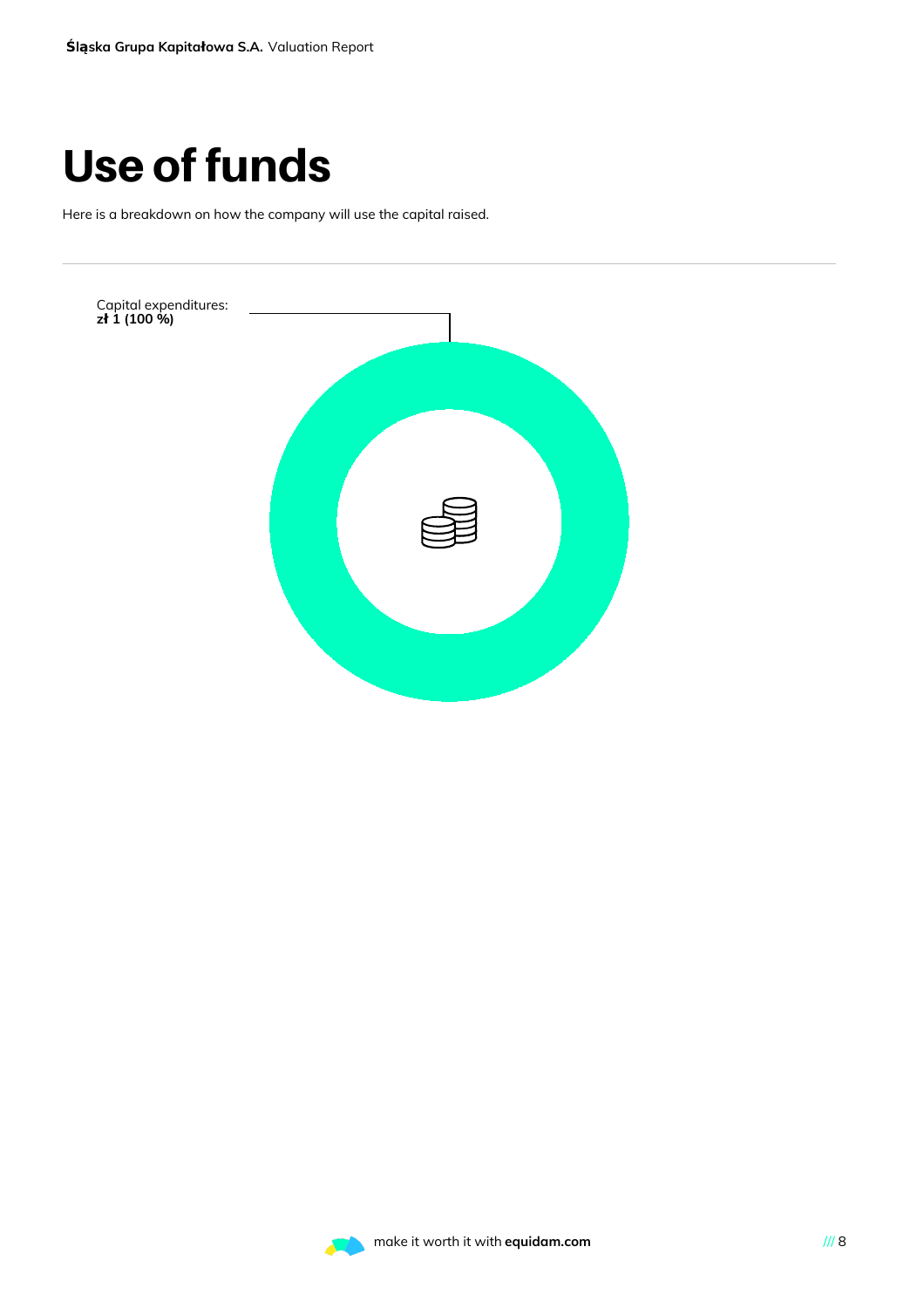# Qualitative methods Scorecard Method: **zł 12,434,353**

This method was conceived by William H. Payne of Ohio TechAngels group and endorsed by the Ewing Marion Kauffman Foundation. The valuation of the startup depends on how different this is from the assumed average of a set of comparable companies from the same region.

Startups' qualitative traits are divided in 6 criteria, compared with the assumed traits of the average company, and given a score according to whether it over- or under-performs the assumed average company. These scores are multiplied by weights that represent the impact of the criteria on the valuation. The sum of these weighted scores multiplied by the average valuation leads to the company's pre-money valuation.



### Normalized scores of the company for each criteria

### **Parameters**

Average valuation (Poland): **zł 9,084,459**

#### **Weights of the criteria**

| Strength of the team: <b>30%</b>                           | Competitive Environment: 10%               |
|------------------------------------------------------------|--------------------------------------------|
| Size of the Opportunity: <b>15%</b>                        | Strategic relationships with partners: 10% |
| Strength and protection of the product/service: <b>25%</b> | Funding required: 10%                      |

/// Please see appendix for data sources, defaults, and breakdown of the traits

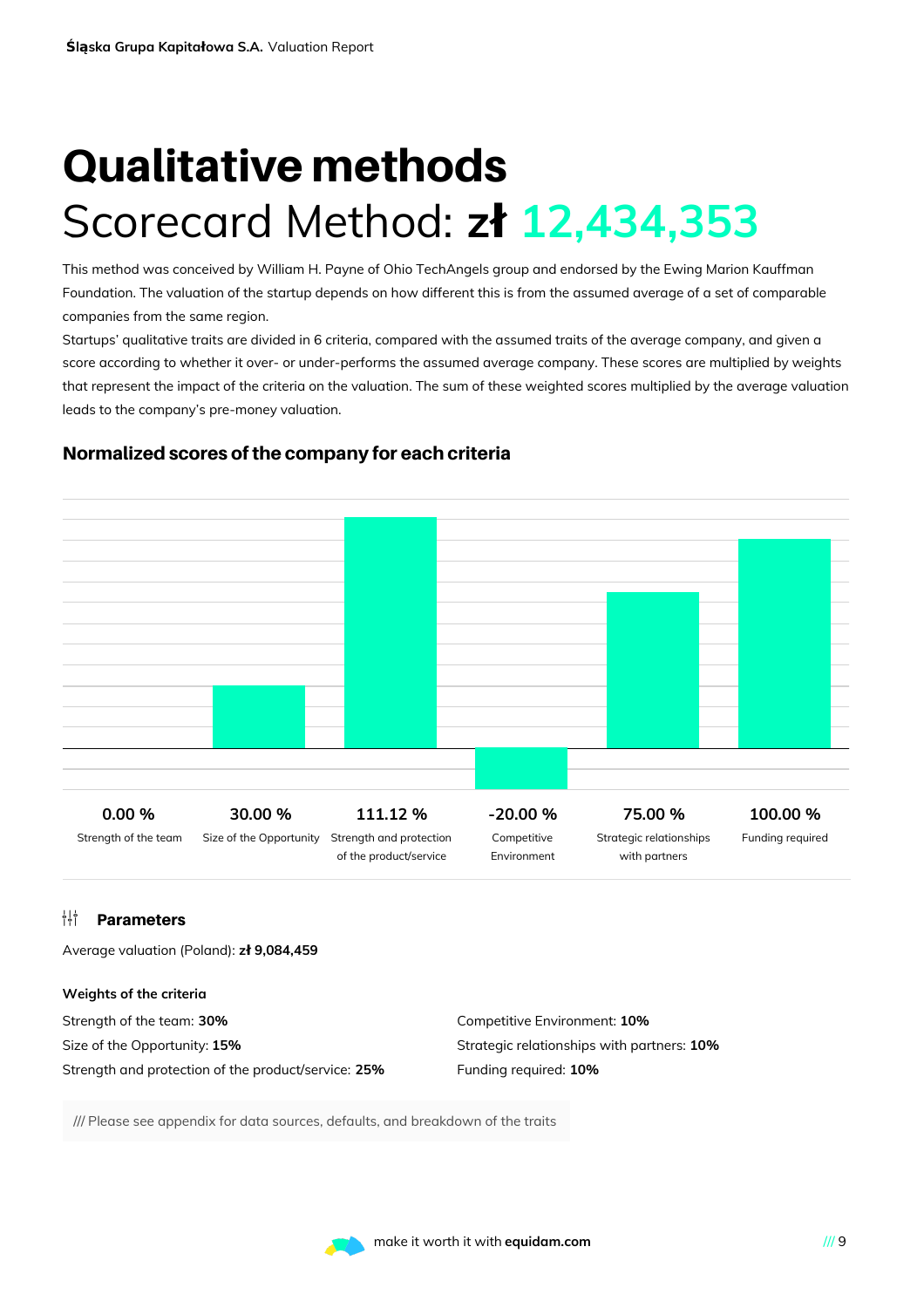# Checklist Method: **zł 8,512,000**

The creator of the method is Dave Berkus, one of the most prominent Californian angel investors. The valuation of the startup consists of intangible building blocks that sum up to the assumed maximum pre-money valuation.

The maximum pre-money valuation is split in 5 criteria according to their weight. The startup obtains portions of these maximum criteria valuations according to how close its qualitative traits are to the most desirable ones. Their sum is the startup pre-money valuation.



#### **Parameters**

Maximum valuation (Poland): **zł 15,200,000**

#### **Criteria maximum valuations**

Quality of the core team: **zł 4,560,000 (30%)** Quality of the Idea: **zł 3,040,000 (20%)** Product roll-out and IP protection: **zł 2,280,000 (15%)**

Strategic Relationships: **zł 2,280,000 (15%)** Operating Stage: **zł 3,040,000 (20%)**

/// Please see appendix for data sources, defaults, and breakdown of the traits

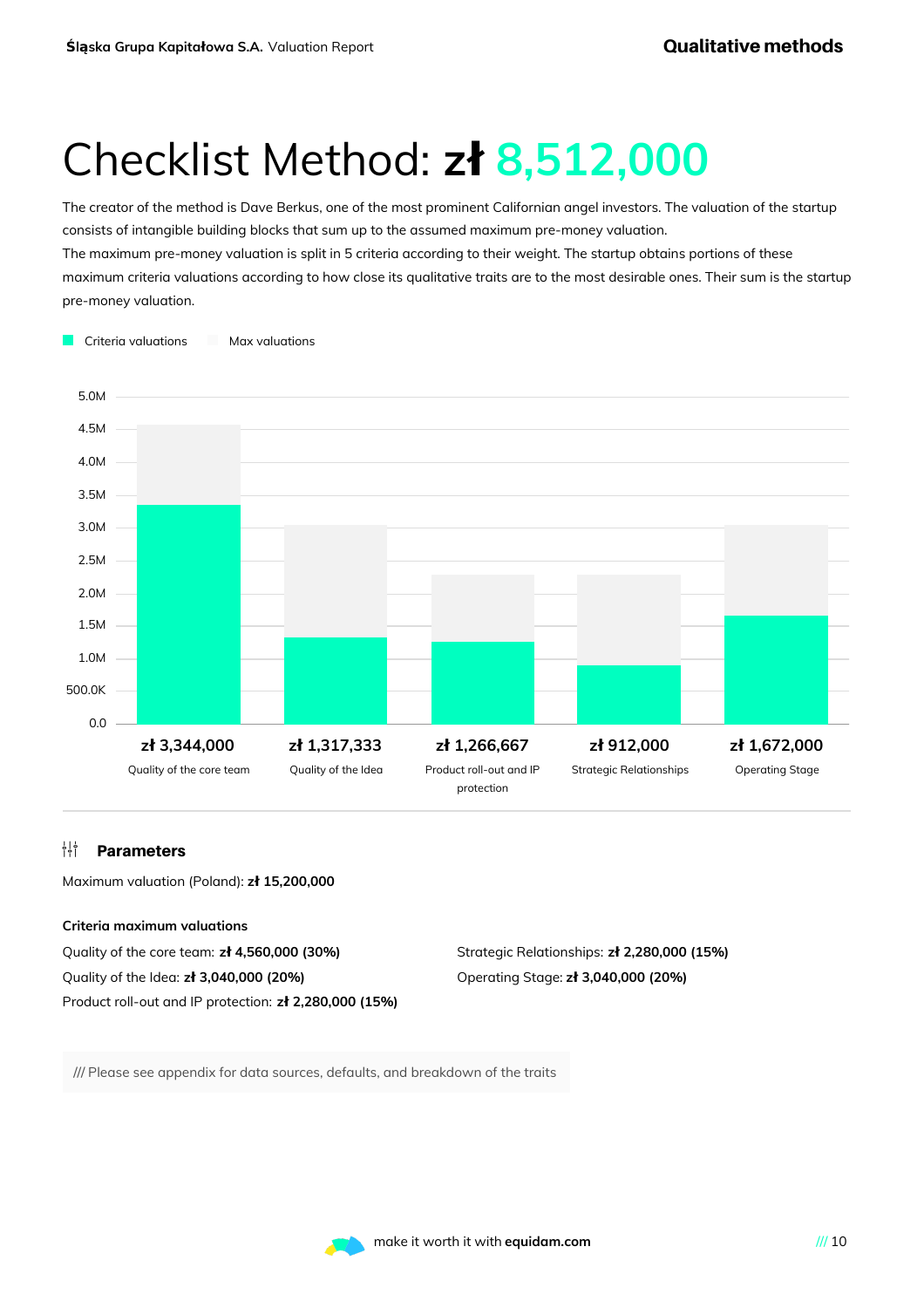# Qualitative traits summary

Below a summary of the traits at the basis of the scores for the two qualitative methods. Please see appendix for detailed breakdown of which trait is used in which method.

R<br>S

**Network** 

Legal consultants: **Yes**



### Team

**Founders** Time commitment: **Full time** Average age: **Between 35 and 45** Founded other companies before: **Yes, with successful exit(s)**

#### **Core team skills and expertise**

Working together for: **3 to 5 years** Years of experience in the industry: **50** Business and managerial background: **Top-tier management experience** Technical skills: **Technical skills outsourced**



### Market

Total Addressable Market (TAM): **zł 3,000,000,000** Annual growth rate of the market: **11.20 %** Demand validated: **Yes** Internationalization: **Local focus now, opportunity for international expansion**

### $\bigoplus$

### Product

Product roll-out: **Already to Market** Feedback received: **Mainly positive** Loyalty to the product/service: **Average retention** Partners: **Contracts with key strategic partners signed**

Board of advisors: **Advisors not organized in a board**

Current shareholders: **Friends and Family**



### Competition

Level of competition: **Many small players** Competitive products are: **Good** Differentiation from current solutions: **We innovate in terms of execution** International competition: **Established**

### Protection

 $\bigcirc$ 

Barriers to entry of the market: **Modest** Applicable IP: **Patent**

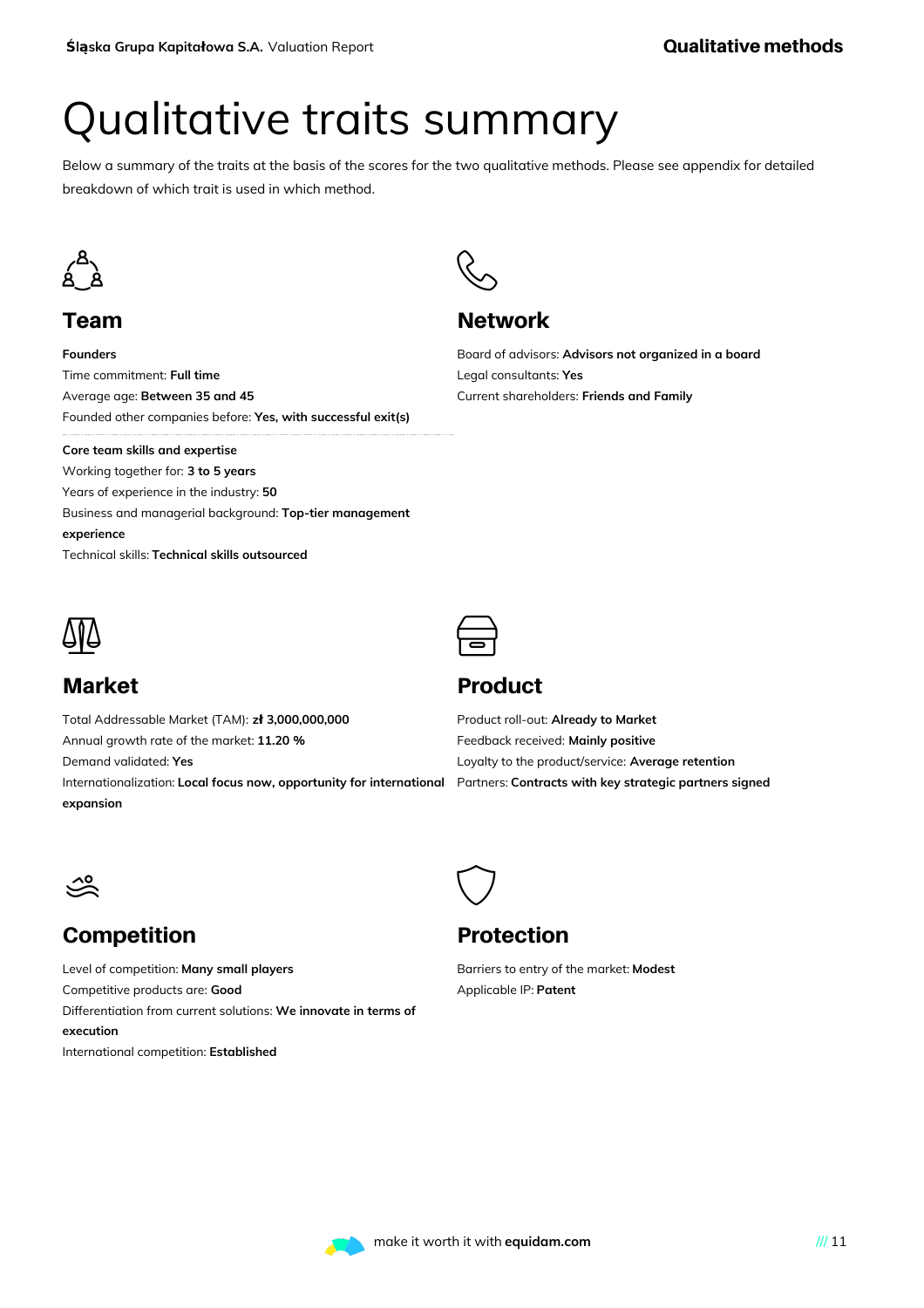# DCF Methods

The DCF (Discounted Cash Flow) methods represent the most renown approach to company valuation, recommended by academics and a daily tool for financial analysts. The valuation is the present value of all the free cash flows to equity the startup is going to generate in the future, discounted by its risk.

These methods weight the projected free cash flow to equity by the probability the startup will survive. Then, the flows are discounted to present by a rate that represents risks related to industry, size, development stage and profitability. Lastly, an illiquidity discount is applied to the sum of the discounted cash flows to compute the valuation.

The value of cash flows beyond the projected ones is represented by the TV (Terminal Value) and the way it is calculated is the difference between the following two methods.

## DCF with LTG: **zł 6,718,803**

The DCF with LTG (Long Term Growth) assumes the cash flows beyond the projected ones will grow forever at a constant rate based on the industry and computes the TV accordingly.



/// Please see appendix for data sources and defaults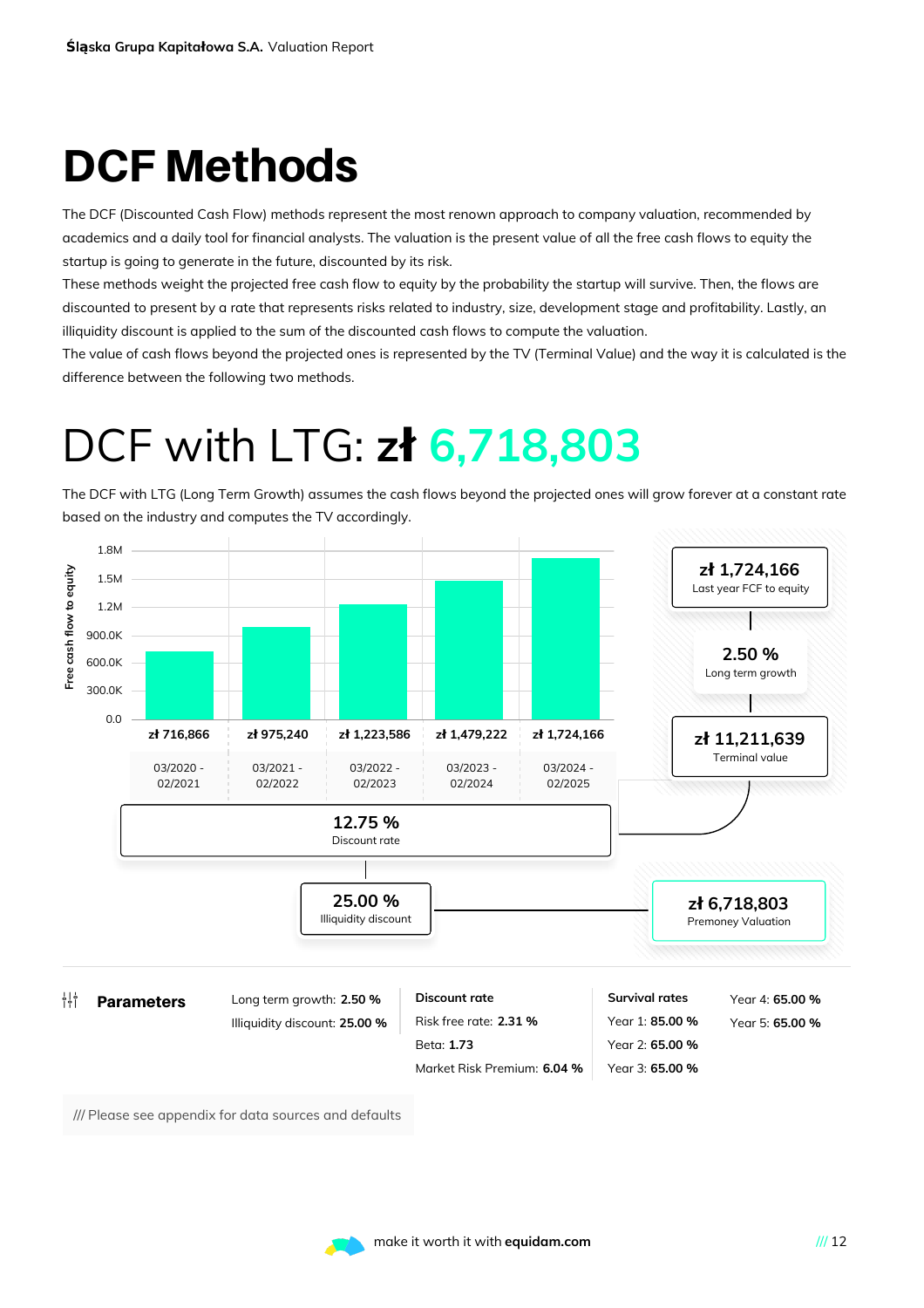## DCF with Multiples: **zł 7,487,154**

The DCF with Multiple assumes the TV (Terminal Value) is equal to the exit value of the company computed with an industrybased EBITDA multiple.



/// Please see appendix for data sources and defaults

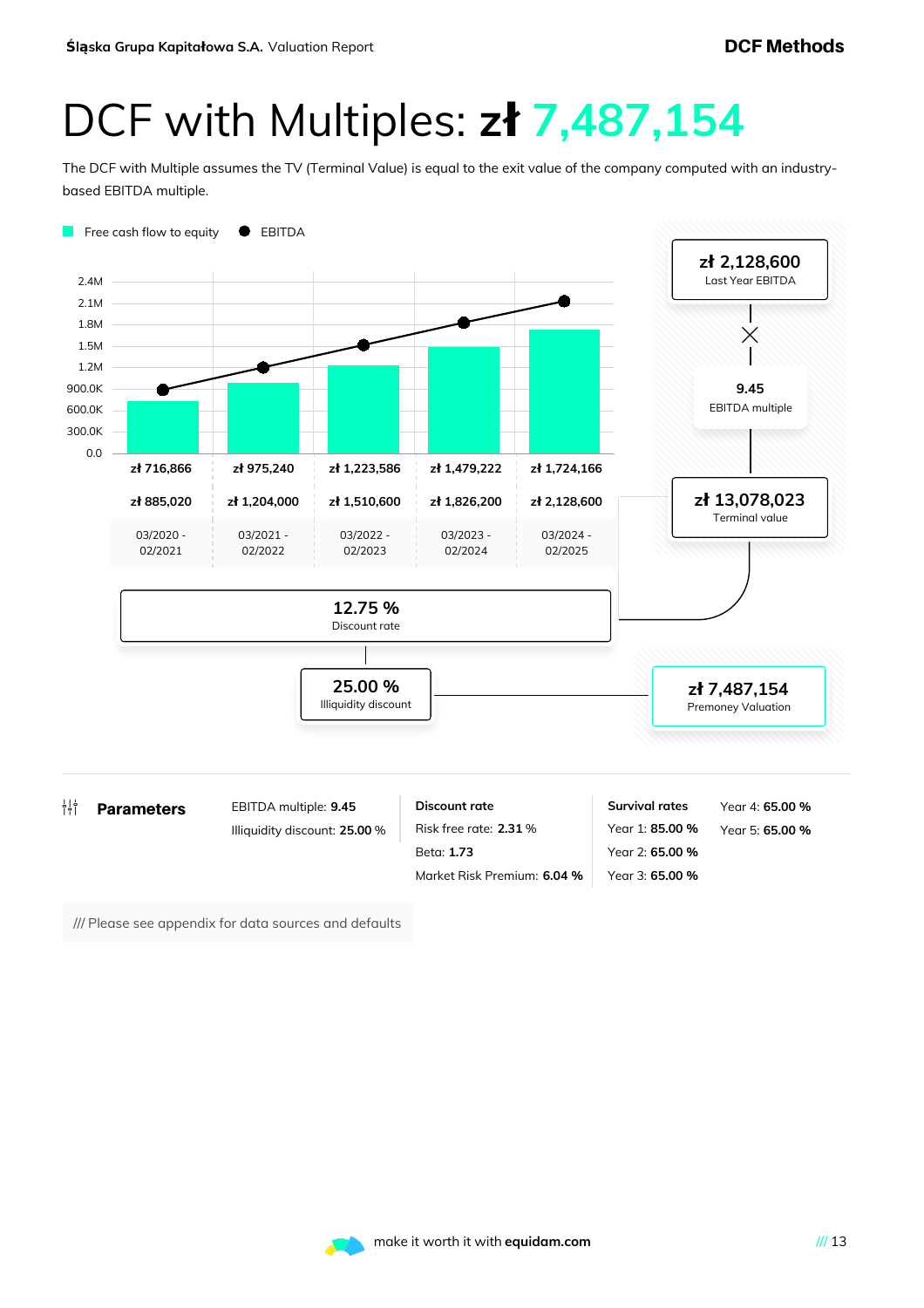# Financial Projections Profit & Loss

The profit & loss projections are displayed below. Data about revenues and operating costs are provided by the company. Depreciation and amortization, interest, and taxes are either provided by the company or estimated by Equidam. Please consult our methodology document for more details.

|                 |                           | 03-2019 - 02-2020        | 03-2020 - 02-2021 | 03-2021 - 02-2022  | 03-2022 - 02-2023  |
|-----------------|---------------------------|--------------------------|-------------------|--------------------|--------------------|
| Revenues        |                           |                          | 5,400,000         | 7,200,000 +33%     | $9,000,000 + 25\%$ |
|                 | <b>Cost of Goods Sold</b> |                          | 4,432,410         | $5,941,920 + 34\%$ | 7,432,800 +25%     |
| <b>Salaries</b> |                           |                          | 12,570            | 24,480 +95%        | $27,000 + 10%$     |
|                 | <b>Operating Expenses</b> |                          | 70,000            | 29,600 -58%        | 29,600<br>$0\%$    |
| П               | <b>EBITDA</b>             |                          | 885,020           | $1,204,000 + 36\%$ | $1,510,600 + 25\%$ |
|                 | Ebitda margin             |                          | 16 %              | 16 %               | 16%                |
| D&A             |                           |                          |                   |                    |                    |
|                 | <b>EBIT</b>               | $\overline{\phantom{a}}$ | 885,020           | $1,204,000 + 36\%$ | $1,510,600 + 25\%$ |
|                 | Ebit margin               |                          | 16 %              | 16 %               | 16 %               |
| Interest        |                           |                          |                   |                    |                    |
|                 | <b>EBT</b>                |                          | 885,020           | 1,204,000 +36%     | $1,510,600 + 25%$  |
| <b>Taxes</b>    |                           |                          | 168,154           | 228,760 +36%       | $287,014 + 25%$    |
|                 | Nominal tax rate          |                          | 19 %              | 19 %               | 19 %               |
|                 | Effective tax payable     |                          | 168,154           | 228,760            | 287,014            |
|                 | Deferred tax assets       |                          | 0                 | 0                  | 0                  |
|                 | Net profit                |                          | 716,866           | $975,240 + 36\%$   | 1,223,586 +25%     |
|                 | Net profit margin         |                          | 13%               | 13 %               | 13 %               |

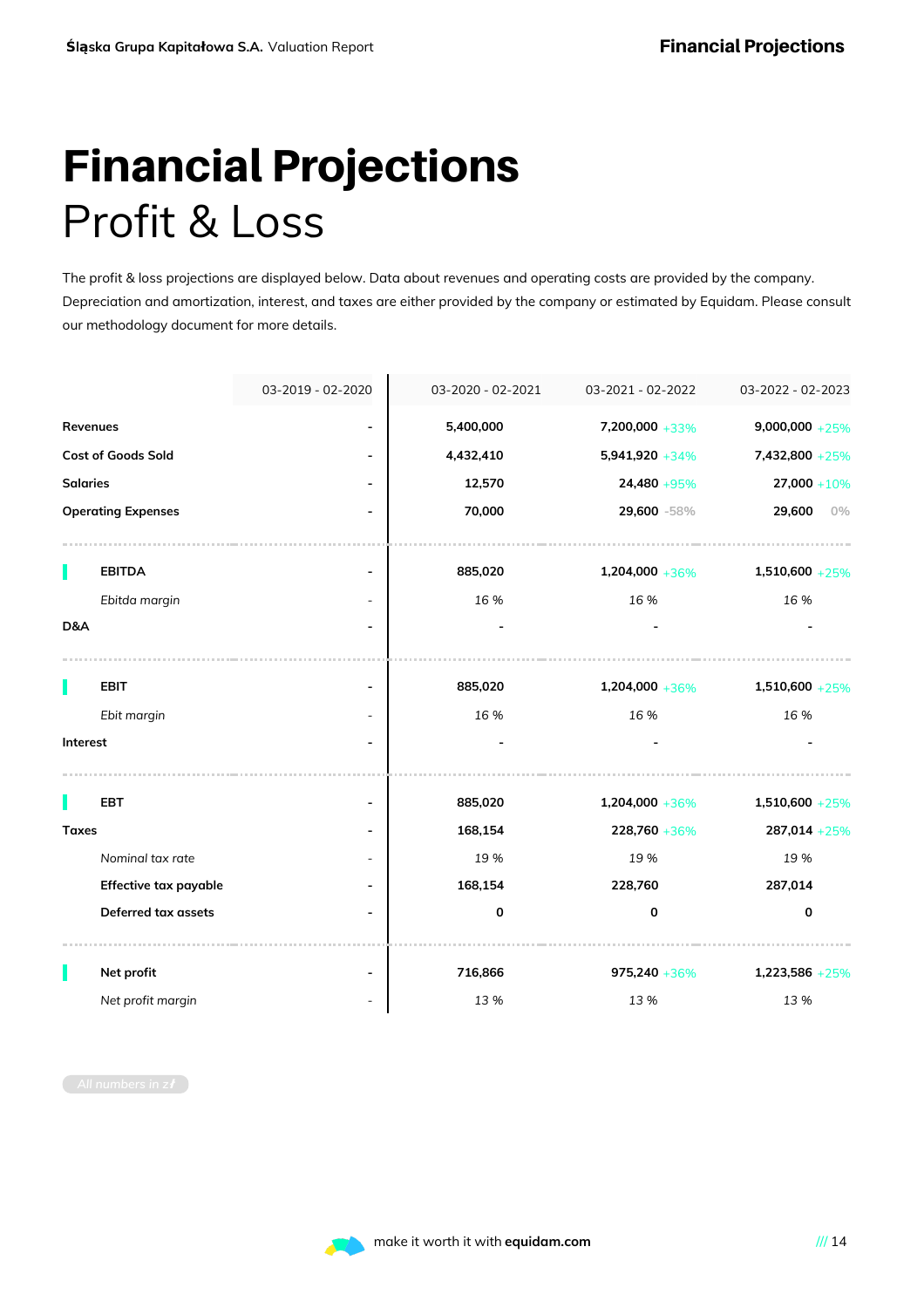### Profit & Loss

|                 |                            | 03-2023 - 02-2024   | 03-2024 - 02-2025  |
|-----------------|----------------------------|---------------------|--------------------|
| Revenues        |                            | $10,800,000 + 20\%$ | 12,600,000 +17%    |
|                 | <b>Cost of Goods Sold</b>  | 8,923,680 +20%      | $10,412,160 + 17%$ |
| <b>Salaries</b> |                            | $29,520 + 9\%$      | 29,640<br>$0\%$    |
|                 | <b>Operating Expenses</b>  | 20,600 -30%         | $29,600 + 44\%$    |
| П               | <b>EBITDA</b>              | $1,826,200 + 21%$   | $2,128,600 + 17\%$ |
|                 | Ebitda margin              | 16 %                | 16 %               |
| D&A             |                            |                     |                    |
|                 | <b>EBIT</b>                | $1,826,200 + 21%$   | $2,128,600 + 17\%$ |
|                 | Ebit margin                | 16 %                | 16 %               |
| Interest        |                            |                     |                    |
|                 | <b>EBT</b>                 | $1,826,200 + 21%$   | $2,128,600 + 17%$  |
| <b>Taxes</b>    |                            | $346,978 + 21\%$    | $404,434 + 17%$    |
|                 | Nominal tax rate           | 19 %                | 19%                |
|                 | Effective tax payable      | 346,978             | 404,434            |
|                 | <b>Deferred tax assets</b> | $\mathbf 0$         | $\mathbf 0$        |
|                 | Net profit                 | $1,479,222 + 21\%$  | $1,724,166 + 17%$  |
|                 | Net profit margin          | 13 %                | 13 %               |

*All numbers in z***ł**

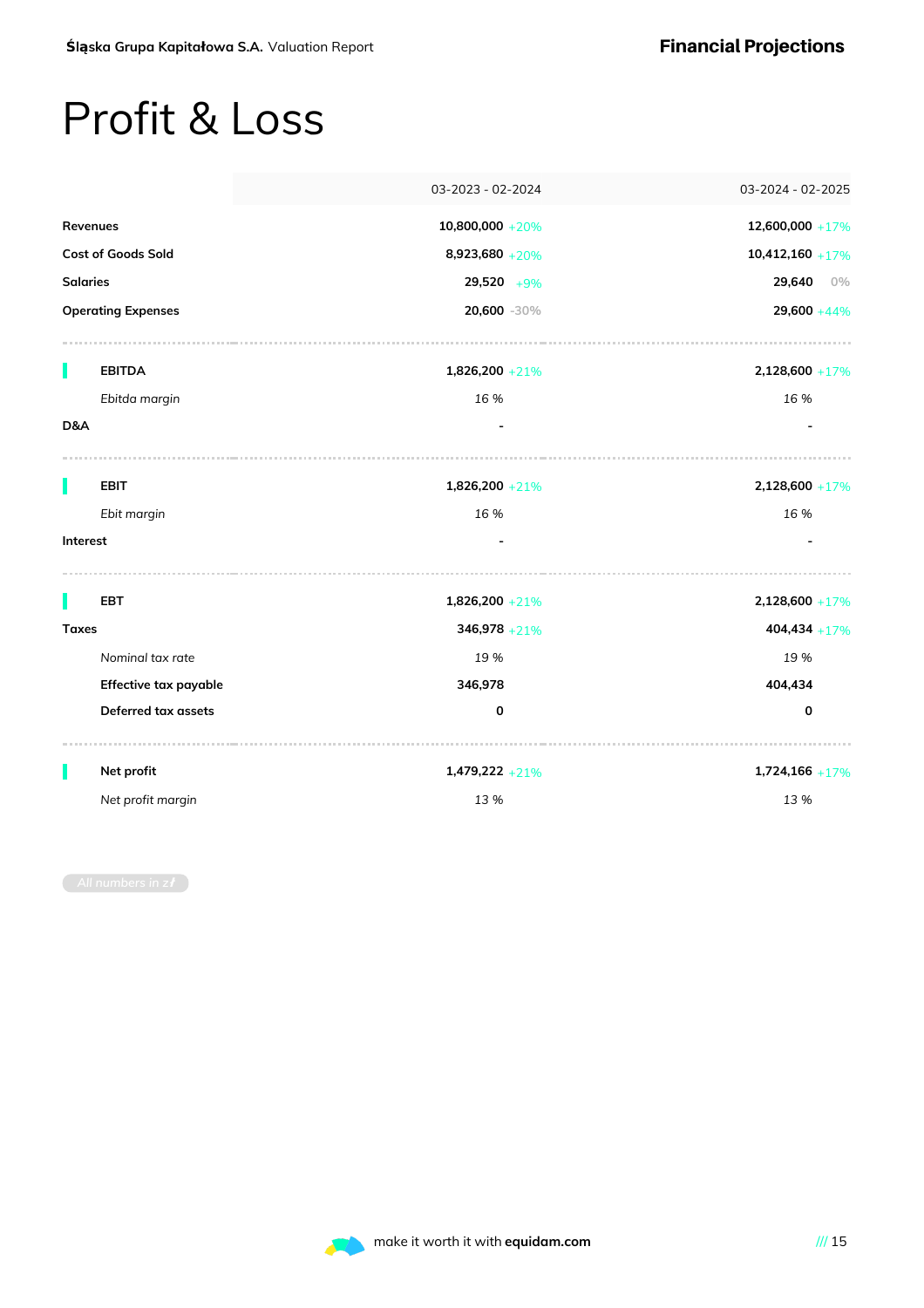### Cash Flow

The cash flow projections are displayed below. Capital expenditure, debt at the end of the year, and equity fundraising are provided by the company. Account payables, account receivables, inventory and D&A are either provided by the company or estimated by Equidam based on the average percentage of revenues for public companies in the company's industry.

|     |                                  | 03/2019 - 02/2020 | 03/2020 - 02/2021 | 03/2021 - 02/2022 | 03/2022 - 02/2023  |
|-----|----------------------------------|-------------------|-------------------|-------------------|--------------------|
|     | Net profit                       |                   | 716,866           | $975,240 + 36\%$  | 1,223,586 +25%     |
|     | <b>Change in Working Capital</b> |                   |                   |                   |                    |
|     | <b>Working capital</b>           |                   |                   |                   |                    |
|     | <b>Account Payables</b>          |                   |                   |                   |                    |
|     | <b>Account Receivables</b>       |                   |                   |                   |                    |
|     | Inventory                        |                   |                   |                   |                    |
| D&A |                                  |                   |                   |                   |                    |
|     | <b>Capital expenditures</b>      |                   |                   |                   |                    |
|     | Change in outstanding debt       |                   |                   |                   |                    |
|     | Debt at the end of the year      |                   |                   |                   |                    |
|     |                                  |                   |                   |                   |                    |
|     | Free cash flow to equity         |                   | 716,866           | $975,240 + 36\%$  | $1,223,586 + 25%$  |
|     | <b>Equity fundraising</b>        |                   |                   |                   |                    |
|     | Free cash flow                   |                   | 716,866           | $975,240 + 36\%$  | 1,223,586 +25%     |
|     | Beginning of the year cash       |                   | $\mathbf{1}$      | 716,867 > 100     | 1,692,107<br>$+2X$ |
|     | End of the year cash             |                   | 716,867           | 1,692,107         | 2,915,693          |

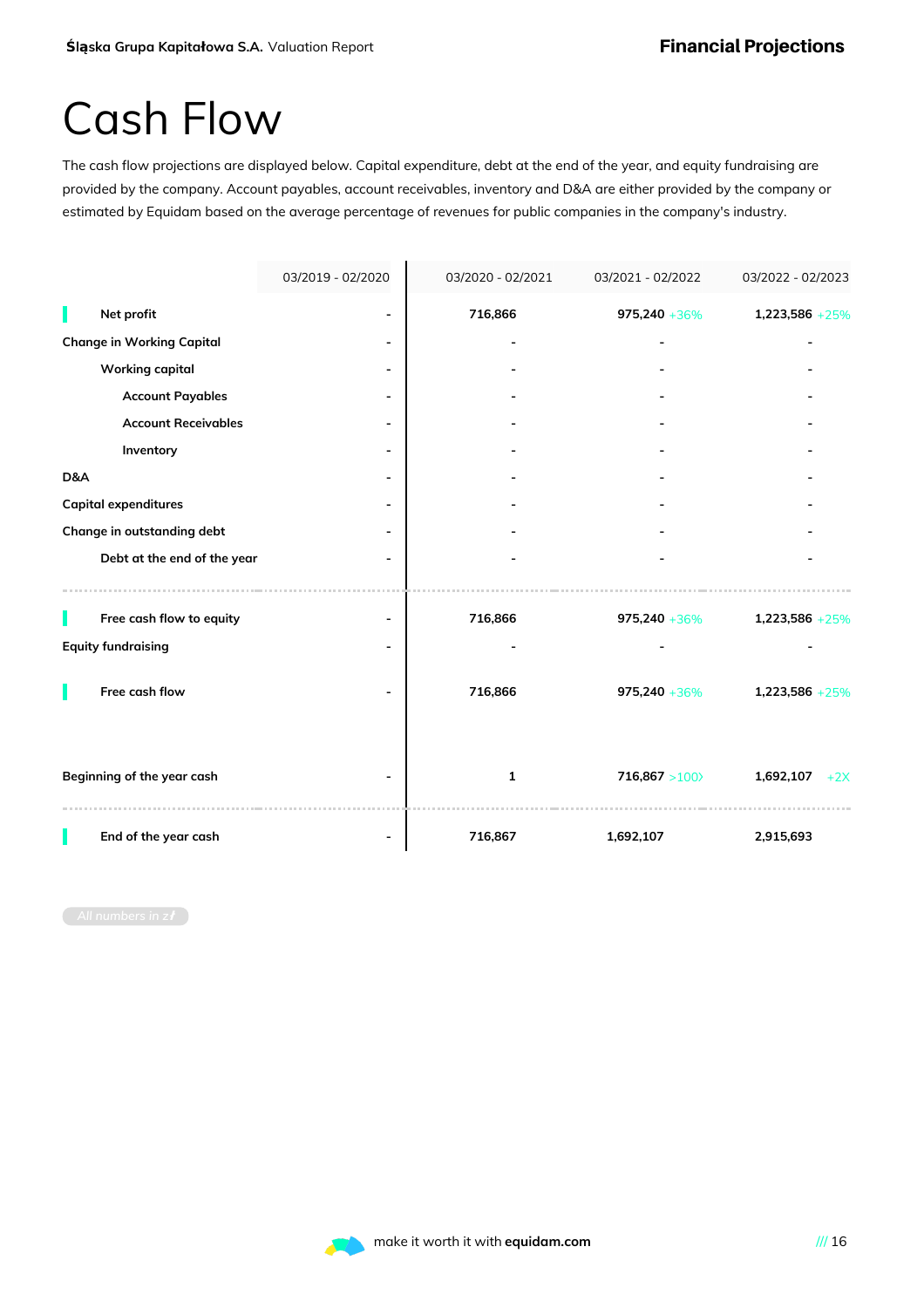### Cash Flow

|     |                                  | 03/2023 - 02/2024  | 03/2024 - 02/2025 |
|-----|----------------------------------|--------------------|-------------------|
|     | Net profit                       | $1,479,222 + 21\%$ | $1,724,166 + 17%$ |
|     | <b>Change in Working Capital</b> |                    |                   |
|     | <b>Working capital</b>           |                    |                   |
|     | <b>Account Payables</b>          |                    |                   |
|     | <b>Account Receivables</b>       |                    |                   |
|     | Inventory                        |                    |                   |
| D&A |                                  |                    |                   |
|     | Capital expenditures             |                    |                   |
|     | Change in outstanding debt       |                    |                   |
|     | Debt at the end of the year      |                    |                   |
|     |                                  |                    |                   |
|     | Free cash flow to equity         | $1,479,222 + 21\%$ | $1,724,166 + 17%$ |
|     | <b>Equity fundraising</b>        |                    |                   |
|     | Free cash flow                   | $1,479,222 + 21%$  | $1,724,166 + 17%$ |
|     | Beginning of the year cash       | $2,915,693 + 72\%$ | 4,394,915 +51%    |
|     | End of the year cash             | 4,394,915          | 6,119,081         |

*All numbers in z***ł**

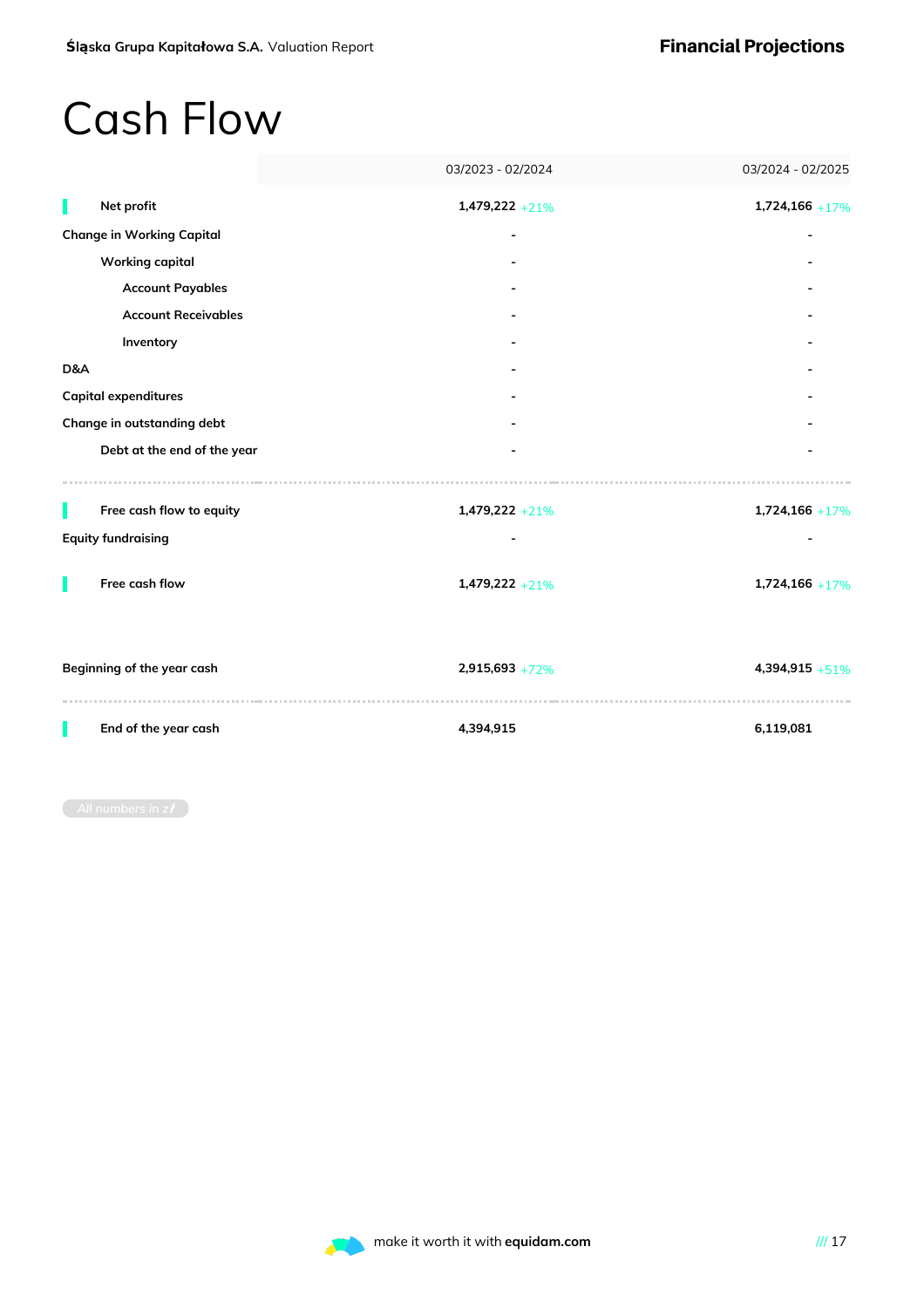# Conclusion Legal Notes

Equidam Valuation SL does not represent or endorse the accuracy or reliability of any advice, opinion, statement or any other information displayed or distributed through this report or its website. The estimates and the data contained herein are made using the information provided by the user, publicly available information and data for different industries. Equidam Valuation SL has not audited or attempted to confirm this information for accuracy or completeness.

Under no circumstances the present report is to be used or considered as an offer, solicitation, or recommendation to sell, or a solicitation of any offer to buy any security. Equidam Valuation SL excludes any warranties and responsibilities concerning the results to be obtained from the present report nor their use and shall not be liable for any claims, losses or damages arising from or occasioned by any inaccuracy, error, delay, or omission, or from use of the report or actions taken in reliance on the information contained in it. The use of this report and the information provided herein is subject to Equidam Valuation SL online **Terms of Use** [**https://www.equidam.com/term-of-use/ [\[https://www.equidam.com/term-of-use/\]](https://www.equidam.com/term-of-use/)** ] and **Privacy Policy** [**https://www.equidam.com/privacy-policy/ [\[https://www.equidam.com/privacy-policy/\]](https://www.equidam.com/privacy-policy/)** ].

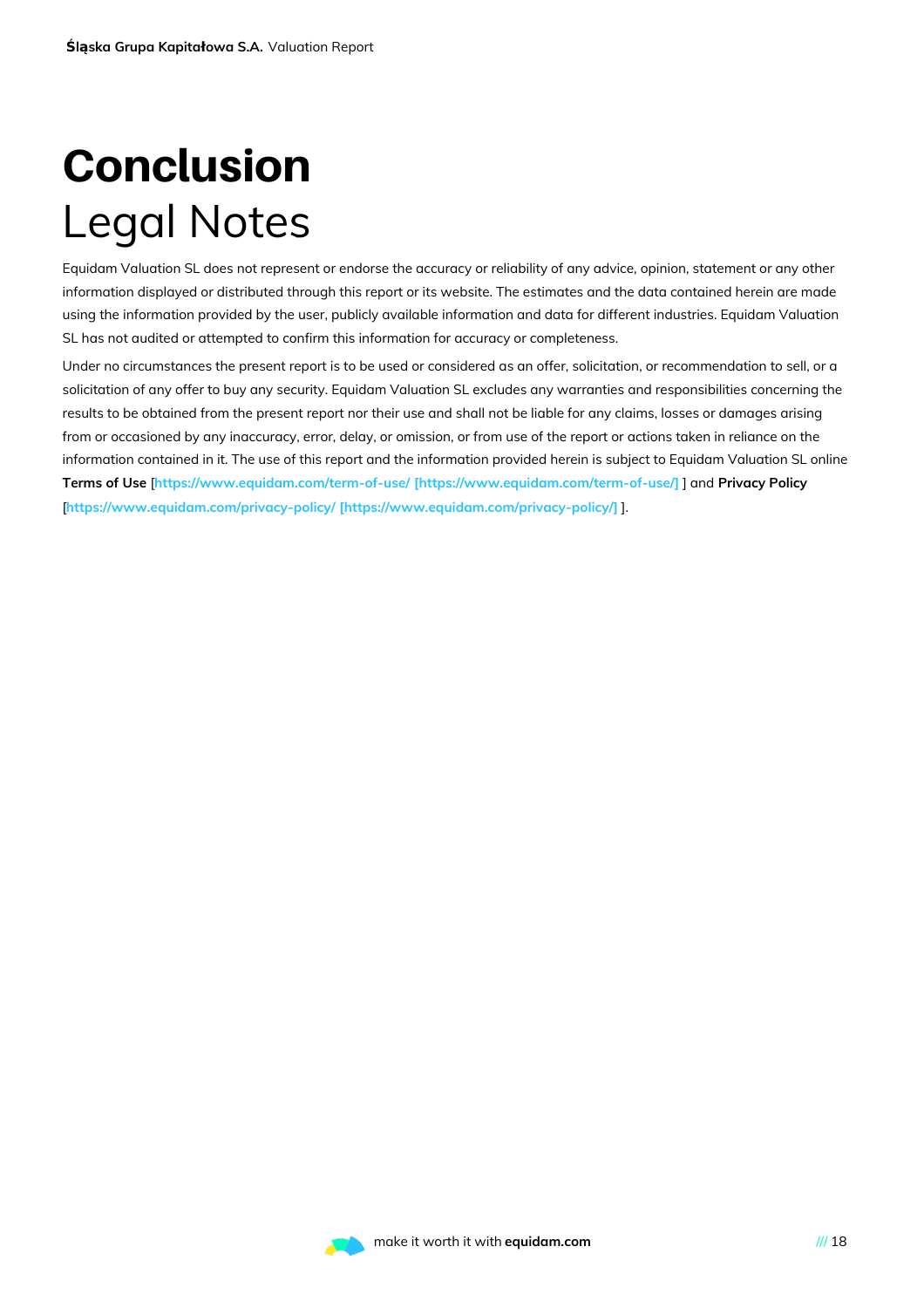# Appendix Weights of the methods

The default weight of each method is determined by Equidam based on the stage of development, and they are shown below. They can be manually adjusted by the company.

### Default weights of the 5 methods

| Stage of development   | <b>Checklist Method</b> | <b>Scorecard Method</b> | VC Method | DCF with LTG | DCF with Multiples |
|------------------------|-------------------------|-------------------------|-----------|--------------|--------------------|
| Idea stage             | 38%                     | 38%                     | 16%       | 4%           | 4%                 |
| Development stage      | 30%                     | 30%                     | 16%       | 12%          | 12%                |
| Startup stage          | 15%                     | 15%                     | 16%       | 27%          | 27%                |
| <b>Expansion stage</b> | 6%                      | 6%                      | 16%       | 36%          | 36%                |

Śląska Grupa... stage of development: **Startup stage**

These are determined according to the following principles:

- Qualitative information is more important in early stage companies, where performance uncertainty is extremely high, so qualitative methods are weighted in more
- The investors' view is equally important across all stages, so the weight of the VC method does not change
- Quantitative information is more reliable in later stages, when a company already has a proven financial track record. Therefore, it is possible to use the DCF methods more extensively as projected results get founded in past performance

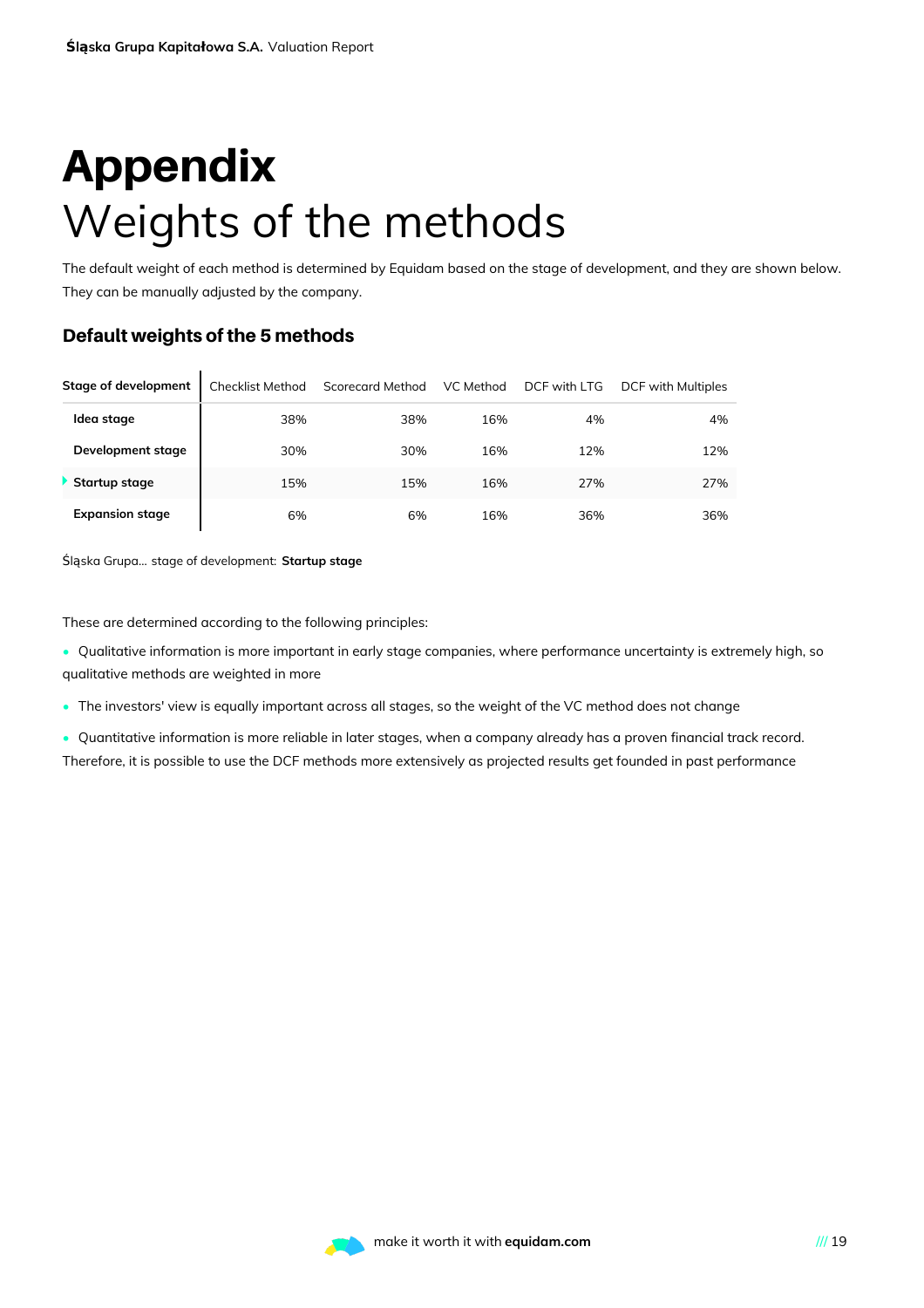## Qualitative methods

### Default average and maximum valuations data sources

*Dataset:* Pre-money market valuations from transactions in the last 30 months of company in all industries, all countries, and at seed funding stage *Datasource:* Crunchbase *Usage:* Computation of average and maximum (net of outliers) pre-money valuations in given geographic areas for the qualitative methods (Scorecard and Checklist respectively) *Update:* Biannual

Average valuation (Scorecard Method) in Poland: **zł 9,084,459**

Maximum valuation (Checklist Method) in Poland: **zł 15,200,000**

### Scorecard Method

### Default weights of the criteria and breakdown in their traits

| Strength of the team                                      | 30% | Size of the Opportunity                                            | 25% |  |  |  |
|-----------------------------------------------------------|-----|--------------------------------------------------------------------|-----|--|--|--|
| Time commitment of the founders                           |     | Estimated revenues in the third year according to the stage of the |     |  |  |  |
| Number of employees                                       |     | development                                                        |     |  |  |  |
| Team spirit and comradeship                               |     | Estimated size of the market in three years                        |     |  |  |  |
| Years of industry experience of the core team             |     | Geographical scope of the business                                 |     |  |  |  |
| Business and managerial background of the core team       |     |                                                                    |     |  |  |  |
| <b>Competitive Environment</b>                            | 10% | Strength and protection of the product/service                     | 15% |  |  |  |
| Stage of the product/service roll-out                     |     | Level of competition in the market                                 |     |  |  |  |
| Degree of loyalty of customers                            |     | Quality of competitive products/services                           |     |  |  |  |
| Type of IP protection applicable                          |     | Competitive advantage over other products/services                 |     |  |  |  |
| IP protection in place (if any)                           |     | Barriers to entry of the market                                    |     |  |  |  |
|                                                           |     | Threat of international competition                                |     |  |  |  |
| Strategic relationships with partners                     | 10% | <b>Funding required</b>                                            | 10% |  |  |  |
| Strength of the relationships with key strategic partners |     | Capital required according to the stage of development             |     |  |  |  |

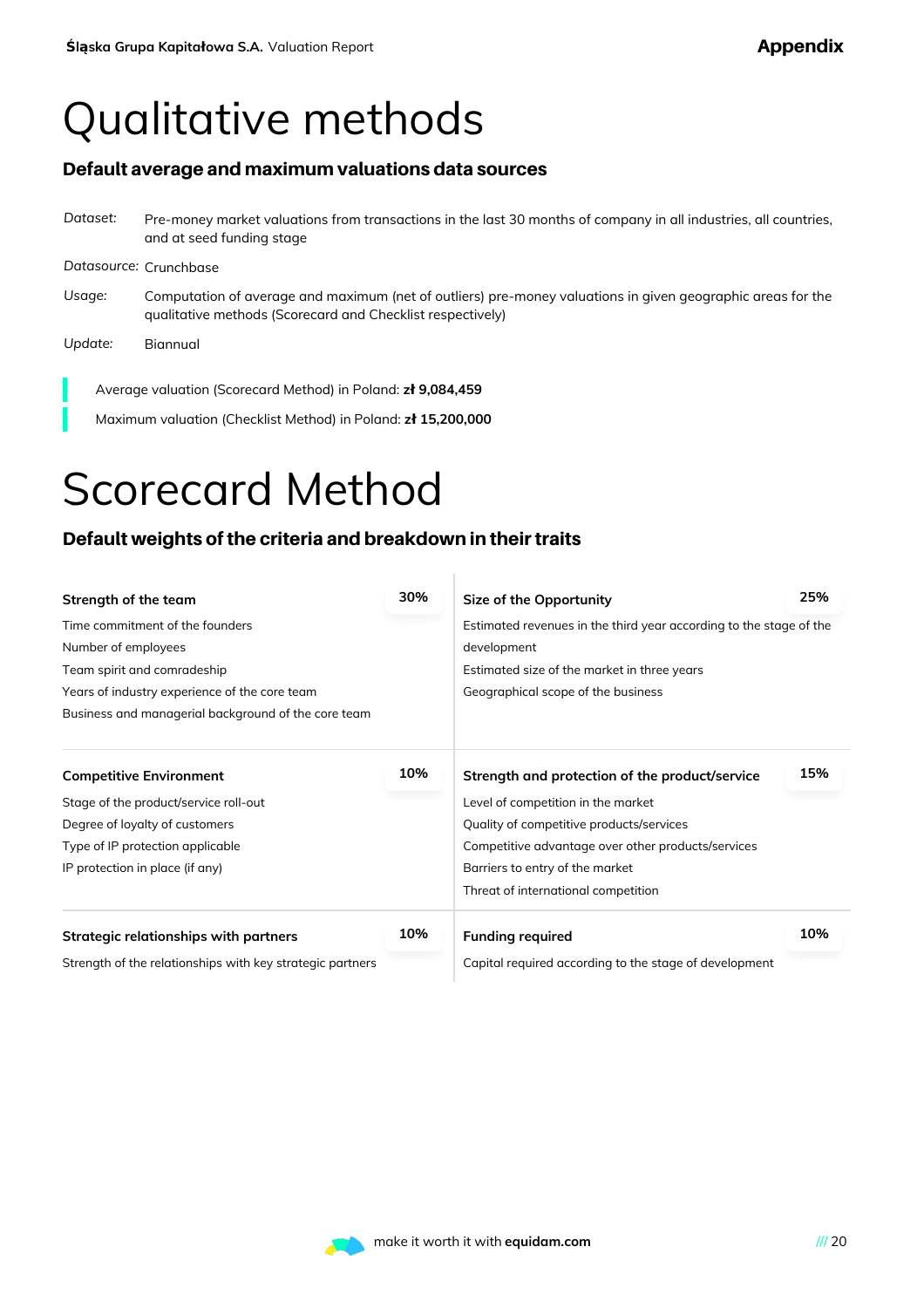### Checklist Method

### Default weights of the criteria and breakdown in their traits

| Quality of the core team analyzes:                                                                | 30% |
|---------------------------------------------------------------------------------------------------|-----|
| Average age of the founders                                                                       |     |
| Presence in the team of serial, successful entrepreneurs                                          |     |
| Time commitment of the founders                                                                   |     |
| Team spirit and comradeship                                                                       |     |
| Years of industry experience of the core team                                                     |     |
| Business and managerial background of the core team                                               |     |
| Technical skills of the core team                                                                 |     |
|                                                                                                   |     |
| Quality of the idea analyzes:                                                                     | 20% |
| Validation of the demand for the product/service                                                  |     |
| Feedback received by early adopters/industry experts                                              |     |
| Level of competition in the market                                                                |     |
| Competitive advantage over other products/services                                                |     |
| Geographical scope of the business                                                                |     |
| Threat of international competition                                                               |     |
| Degree of loyalty of customers                                                                    |     |
|                                                                                                   |     |
| Product roll-out and IP protection analyzes:                                                      | 15% |
| Stage of the product/service roll-out                                                             |     |
| Type of IP protection applicable                                                                  |     |
| IP protection in place (if any)                                                                   |     |
| Strategic relationships analyzes:                                                                 | 15% |
|                                                                                                   |     |
| Presence of an advisory board and number of advisors<br>Presence and type of current shareholders |     |
|                                                                                                   |     |
| Relationship with legal counselors                                                                |     |
| Strength of the relationships with key strategic partners                                         |     |
| Operating stage                                                                                   | 20% |
| Stage of development                                                                              |     |



Current profitability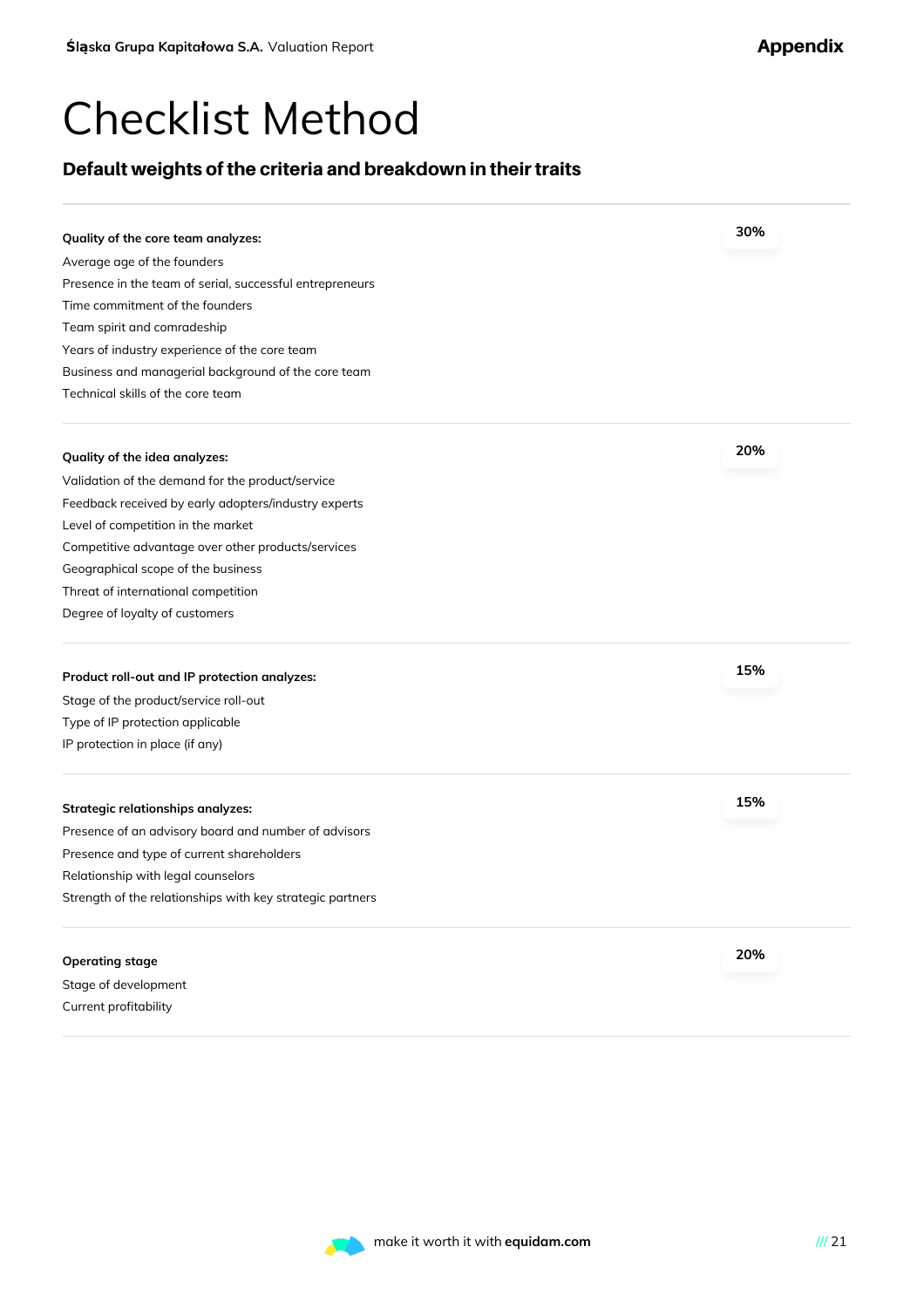### DCF Methods

Below the sources of the valuation parameters used in the DCF Methods: Discount Rate, Survival Rates and Illiquidity Discounts, and their default values provided by Equidam.

### **Discount rate**

| <b>Risk Free Rate</b> |                                                                                                                                          |
|-----------------------|------------------------------------------------------------------------------------------------------------------------------------------|
|                       | Description: 10Y government rates                                                                                                        |
|                       | Datasource: Trading Economics (tradingeconomics.com), various public databases                                                           |
| Update:               | Bi-annual (but more frequent if macroeconomic conditions are more volatile)                                                              |
| Notes:                | For the Eurozone we apply the German 10Y Bond rate                                                                                       |
|                       | Śląska Grupa country: Poland<br>Poland risk free rate: 2.31%                                                                             |
| Industry betas        |                                                                                                                                          |
|                       | Description: Industry beta computed over industry specific portfolios of global, public listed companies (same as in EBITDA<br>multiple) |
|                       | Datasource: Prof. A. Damodaran, NYU Stern School of Business                                                                             |
| Update:               | Annual                                                                                                                                   |
|                       | Śląska Grupa industry: Residential Real Estate Rental & Development                                                                      |
|                       | Residential Real Estate Rental & Development default beta: 1.73                                                                          |
|                       | <b>Market Risk Premium</b>                                                                                                               |
|                       | Description: Country based total equity risk premium as implied in the previous 12 trailing months.                                      |
|                       | Datasource: Prof. A. Damodaran, NYU Stern School of Business                                                                             |
| Update:               | Biannual                                                                                                                                 |
|                       | Śląska Grupa country: Poland                                                                                                             |

Poland default market risk premium: **6.04%**

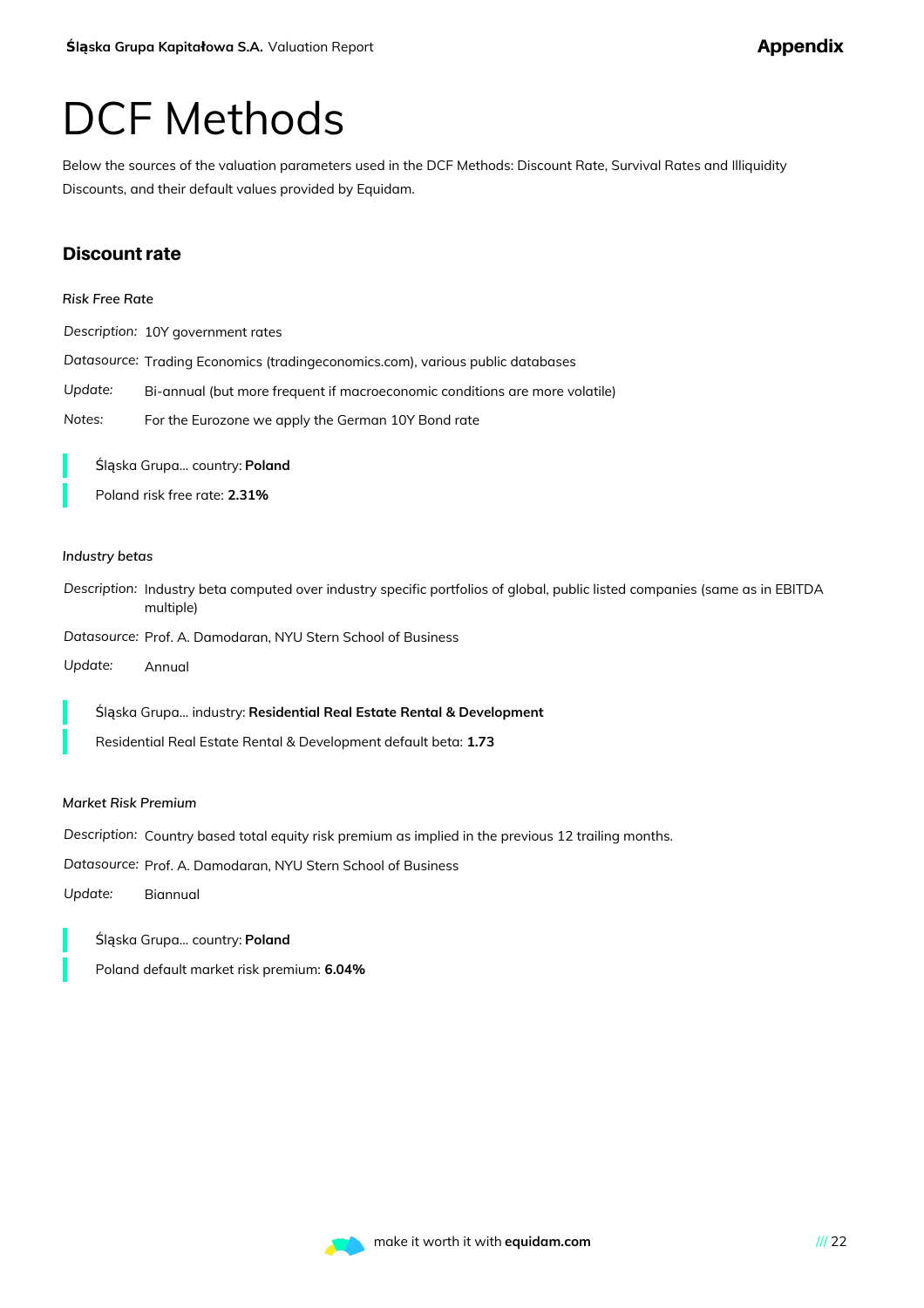### Survival Rate

*Dataset:* Country-level survival probabilities of the latest cohort of companies with three years of data available.

*Datasource:* European Office of Statistics (http://ec.europa.eu/eurostat), U.S. Bureau of Labor Statistics (https://www.bls.gov/), specific academic research and public offices of statistics for different countries.

*Update:* Annual

Śląska Grupa... year of incorporation: **2020** Default survival rate Year 1: **85.00%** Default survival rate Year 2: **65.00%** Default survival rate Year 3: **65.00%** Default survival rate Year 4: **65.00%** Default survival rate Year 5: **65.00%** Default survival rate Year 6: **85.00%** Default survival rate Year 7: **85.00%** Default survival rate Year 8: **65.00%** Default survival rate Year 9: **65.00%**

Default survival rate Year 10: **65.00%**

### Illiquidity discount

The default illiquidity discount is assigned based on current profitability and projected revenues, according to the approach suggested by William L. Silber.

Śląska Grupa... illiquidity discount: **25.00%**

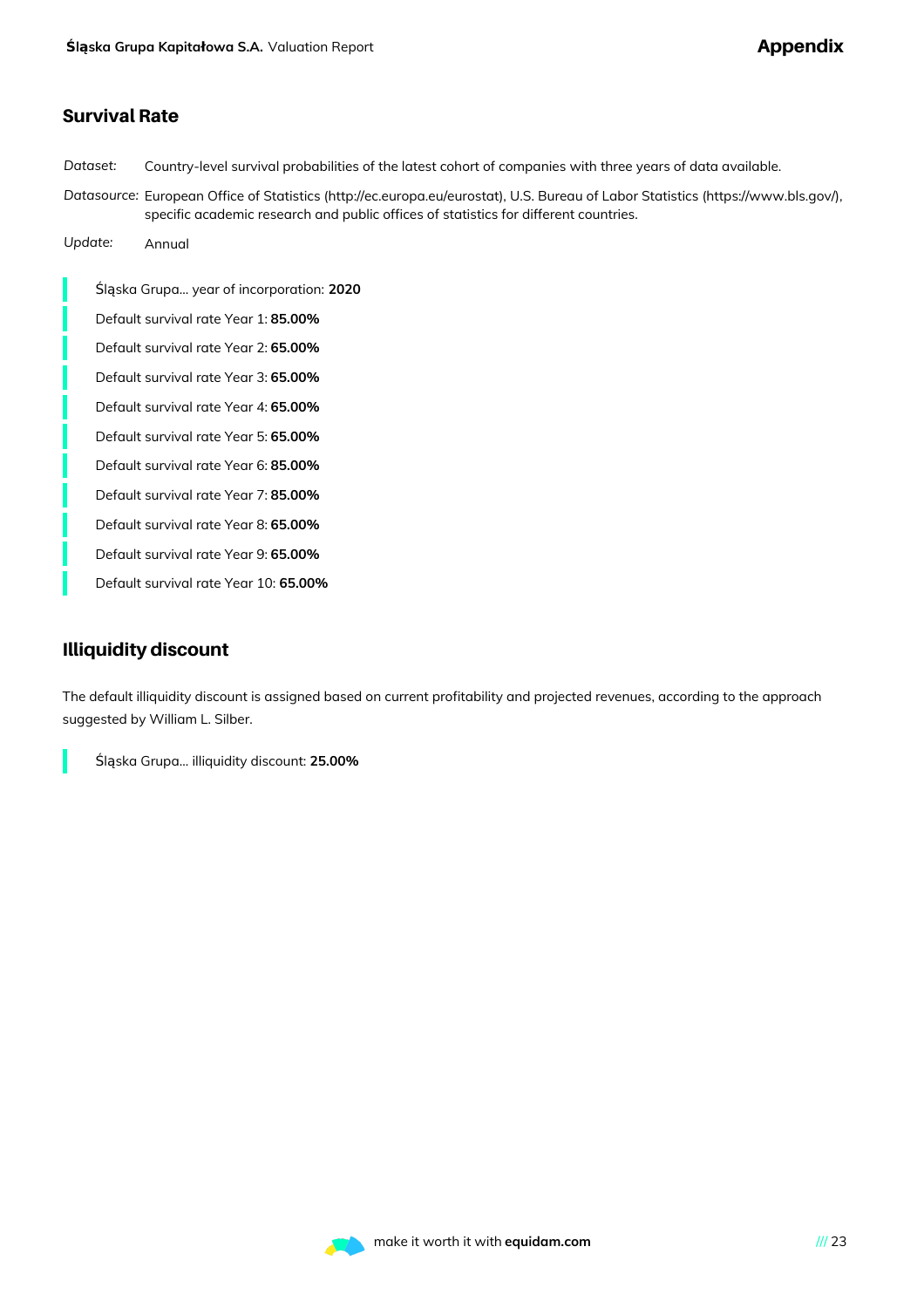## DCF with LTG

### Long term growth

*Dataset:* Global, publicly listed companies organized by industry (same as in EBITDA multiple) *Datasource:* Prof. A. Damodaran, NYU Stern School of Business *Update:* Annual *Notes:* The value is winsorized over a 0% - 2.5% range. We do not want the long term growth to be above world GDP growth expectations, as it would mean the company is going to overgrow world economy at some point in time

Śląska Grupa... industry: **Residential Real Estate Rental & Development**

Residential Real Estate Rental & Development default long term growth: **0.03**

# DCF with Multiples

### EBITDA multiple

| Dataset: | Global, publicly listed companies organized by industry                                                                                                                   |
|----------|---------------------------------------------------------------------------------------------------------------------------------------------------------------------------|
|          | Datasource: Prof. A. Damodaran, NYU Stern School of Business                                                                                                              |
| Update:  | Annual                                                                                                                                                                    |
| Notes:   | We favor the use of EBITDA multiple, as we believe revenue multiples fail to capture the ability of startups to<br>generate cash flow, the ultimate determinant of value. |
|          | Śląska Grupa industry: Residential Real Estate Rental & Development                                                                                                       |
|          | Residential Real Estate Rental & Development default EBITDA multiple: 1.73                                                                                                |